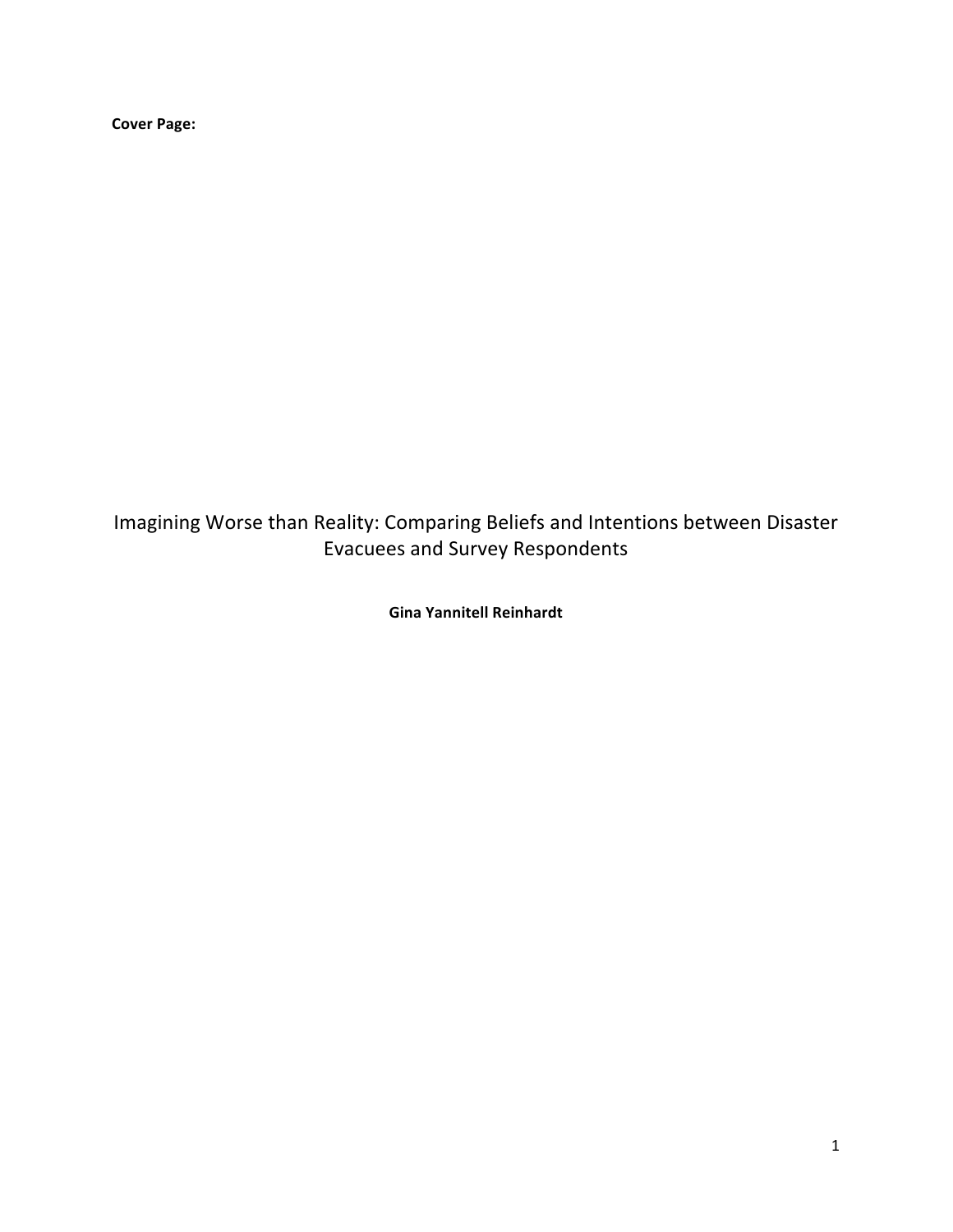# Imagining Worse than Reality: Comparing Beliefs and Intentions between Disaster Evacuees and Survey Respondents

This work was supported by the National Science Foundation under Grant #0554875.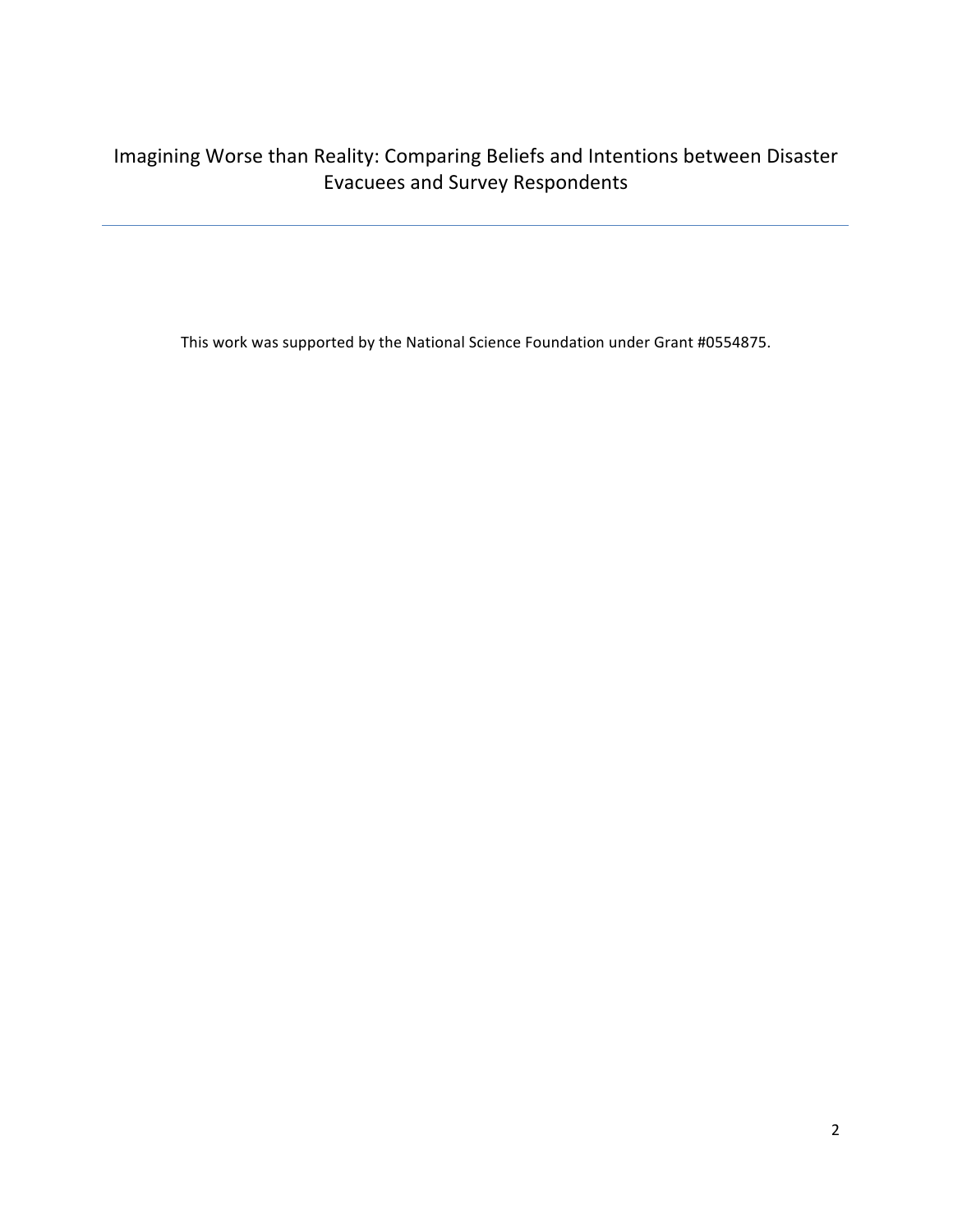# **Abstract**

Do beliefs and behaviors change in different ways for people who live through these LPHC critical events, as opposed to people who observe them? This study compares hypothetical hurricanes with actual hurricane effects in a survey quasi-experiment. Findings indicate that hypothetical disasters induce stronger reactions than those experienced in the natural world, as Hurricane Katrina bystanders imagine themselves incurring much higher damages, and being much less likely to return to live in their hurricane-damaged homes, than actual Hurricane Katrina evacuees. Ultimately, respondents considering a hypothetical low-probability, high-consequence event exhibit exaggerated beliefs and opposite decisions of those who actually lived through one of these events. Results underline the importance of examining the differences between public perceptions and experiential reality. We often credit disasters, and their coverage in the media, with changes in the public perception of risk associated with lowprobability, high-consequence events (LPHCs). With a change in perceptions, we also expect changes in beliefs, preferences, and behaviors.

# **Keywords:**

Low-probability high-consequence events, disaster, survey experiment, risk perception, risk amplification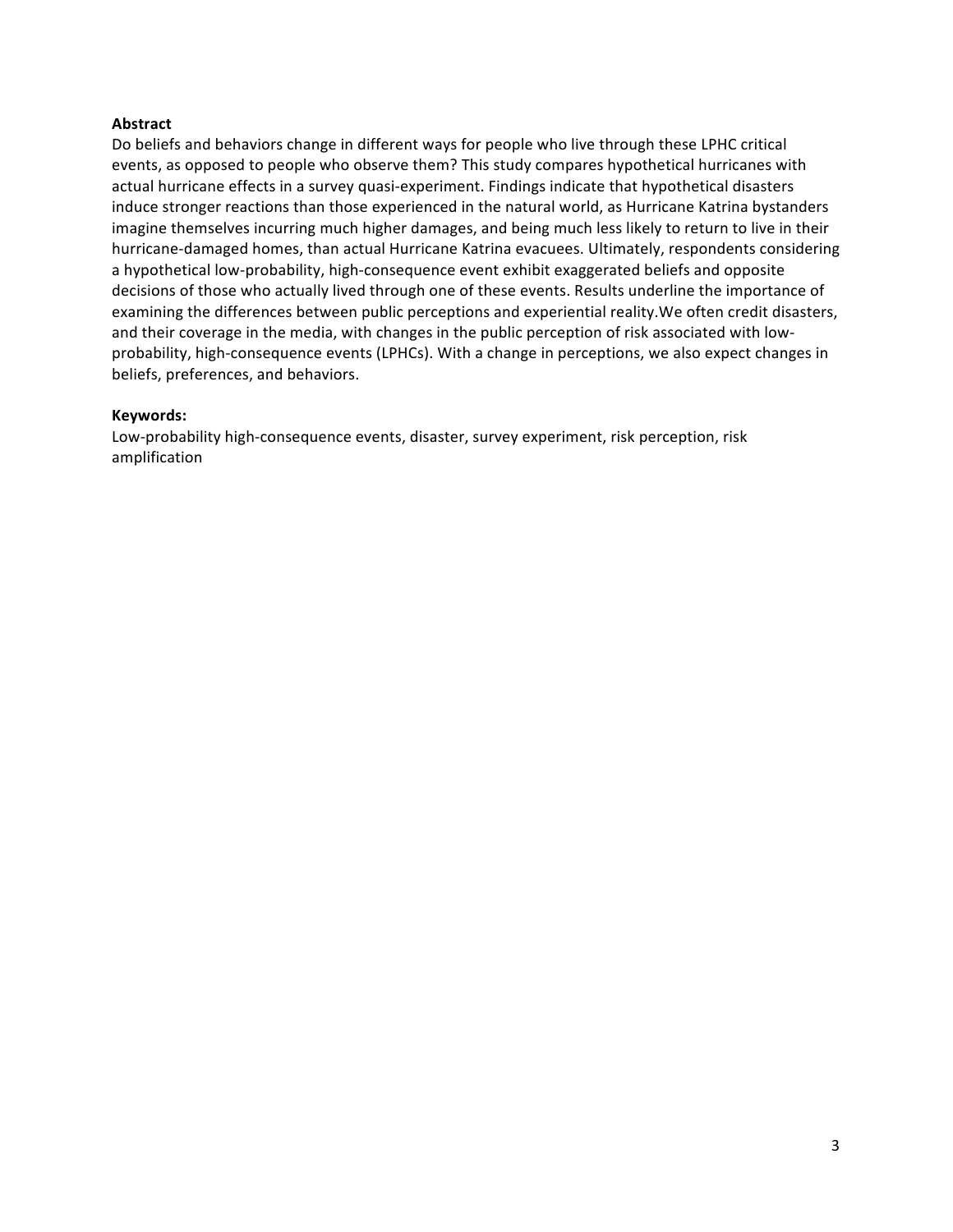The internet and 24-hour news cycles have brought world attention to catastrophes like the Indian Ocean Tsunami (2004), Hurricane Katrina (2005), and the Fukushima Tsunami and Dai-ichi Nuclear Accident (2011). Scholars credit disasters and their coverage in the media with an increase in the public perception of risk associated with low-probability, high-consequence events (LPHCs). With this change in perceptions, we anticipate subsequent changes in beliefs, preferences, and behaviors (Lupia and Menning 2009). As people's experiences and perceptions change during and after these critical events, we expect their preferences and beliefs to continually update (Druckman and Lupia 2000). We also expect one's emotions associated with LPHCs to drive the tendency to take future risks (Druckman and McDermott 2008).

Many claim that the public always exaggerates the risks of LPHCs, particularly due to media influence. Yet this assertion has not been settled in the literature. Wahlberg and Sjoberg (2000) find that among heavy media users, media are not a likely causal factor in personal risk perception, and that risk perception's link to behavior is uncertain. They also find no support for the argument that a disproportionate focus (in the media) is given to LPHCs. Leschine (2002) elaborates on how media reports of critical events can both amplify and attenuate the social perception of risk associated with those events.

To date, however, little is understood about the effect of varying LPHC experience on risk estimation or risk behavior.<sup>1</sup> Do bystanders of low-probability, high-consequence events have systematically different beliefs and intentions from those who directly experience that event? My work contributes to the LPHC discussion by arguing that risk perceptions can be inflated among some groups of people, and that these groups are delineated by personal experience. I investigate results of a survey administered in experimental style among residents of hurricane-threatened areas of the United States one year after Hurricane Katrina. Those who experienced and evacuated for a hurricane were asked

 $1$  Li et al (2010) do gauge differences in perceptions, but not by varying disaster intensity.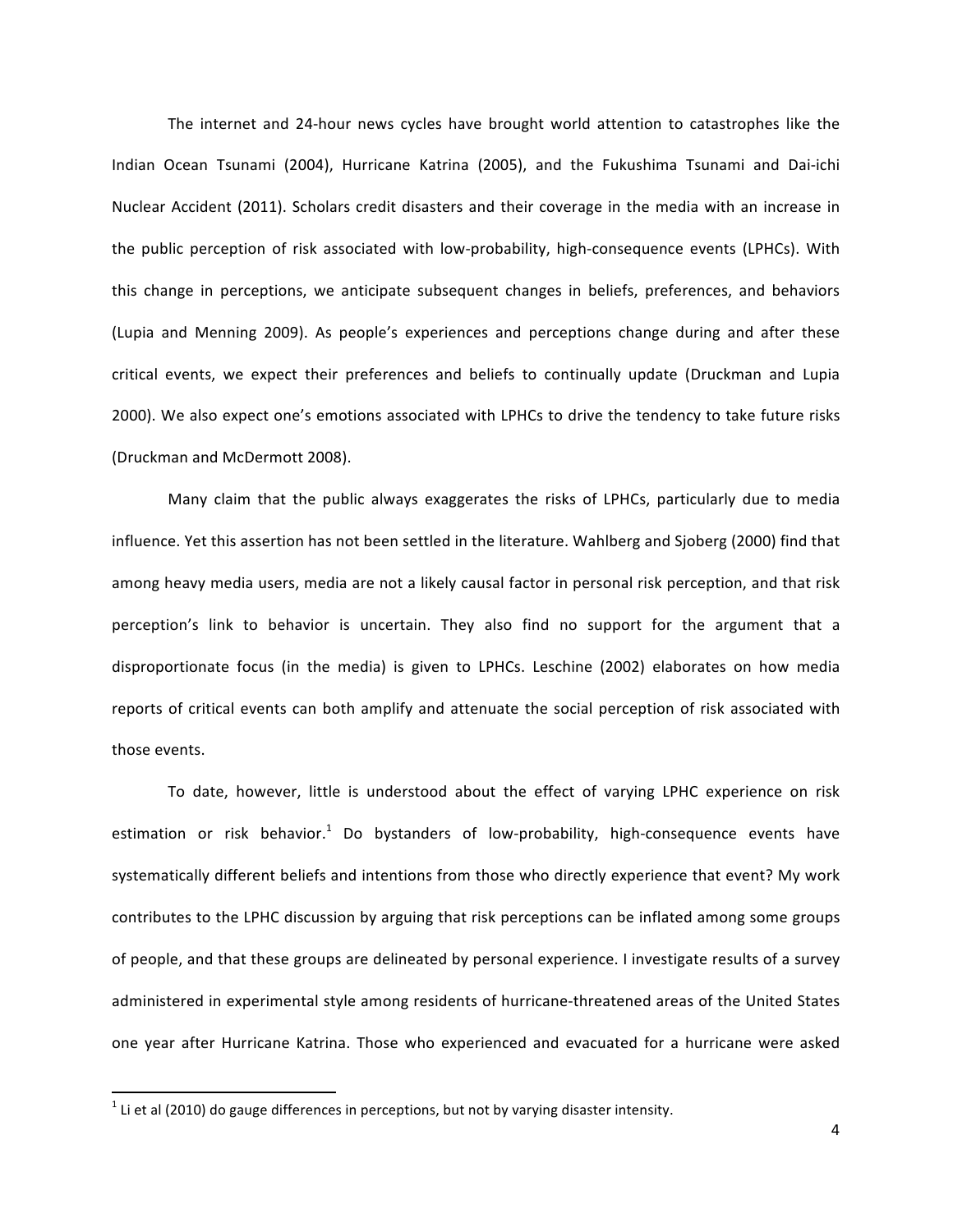about damages to their property and their likelihood of permanently living in their pre-disaster residence after displacement. Their answers were compared to those of respondents who were not directly affected by a hurricane, but were posed a hypothetical hurricane. These non-evacuees were randomly assigned a hurricane of varying intensity, and asked questions regarding their expected damages and likelihood of living in pre-disaster residences after hypothetical displacement.

Those in the hypothetical group exhibit exaggerated beliefs and opposite decisions of those who actually lived through either Hurricane Katrina or a disaster of lesser catastrophic import. Those assigned to low-intensity hurricane groups estimate a likelihood of sustaining hurricane damage at probabilities approaching those of Hurricane Katrina victims, rather than comparable to the likelihood of damages typically caused by low-intensity storms. Those in medium and high intensity groups estimate the likelihood of sustaining damages at levels extraordinarily higher than the average high-intensity hurricane inflicts. And while increasing damages make Katrina evacuees *more* resolved to return to and commit to living in their pre-disaster place of residence, the opposite effect is exhibited in the hypothetical group, who are *less* resolved to return to their evacuated residence as damages increase. Despite the passage of one year and several storms between Katrina and the survey, non-evacuees generally believed any hurricane that hit them would cause a Katrina-level catastrophe.

This paper is unique in its power to demonstrate important belief, behavior, and intended behavior differences between people who directly experience a disaster and people who observe it filtered through other sources of information. My contribution lies in showing that the perception of disaster is causing a distortion between beliefs and plans, on the hypothetical side, and actual decisions, in reality. This distinction is important for three key reasons.

First, most studies of risk amplification compare respondent beliefs about risk to expert estimates. Yet expert consensus on estimates of risk levels can be difficult to find (Camerer and Kunreuther 1989). And we are limited in our ability to experiment regarding LPHCs because the drastic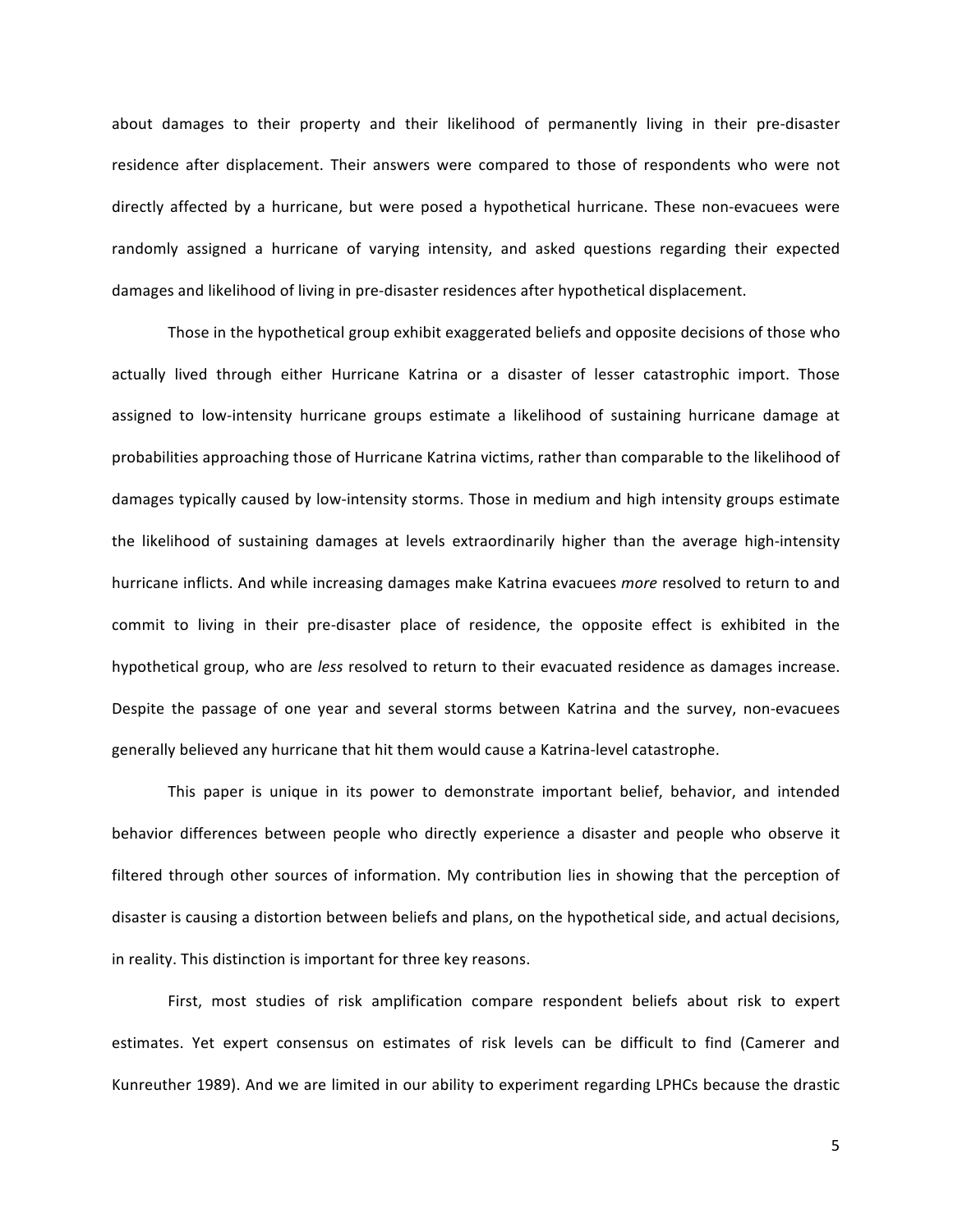nature of critical events prohibits the creation of painful and potentially traumatic stimuli to study subjects. By taking advantage of a quasi-experimental design, I am able to compare observation to experience. It is only in comparing the perceptions and intentions of observers to those of actual survivors that we learn the type and level of distortion taking place between hypothesis and reality.

Second, we know that emotions affect one's propensity to take risks (Druckman and McDermott 2008), and that risk assessments can be manipulated by policymakers (Lupia and Menning 2009). Debate exists over the economic and political prudence of rebuilding disaster-threatened areas (Joyce 2013; Rozario 2010). The heightened resolve of Katrina and Rita evacuees to return home, even a year after the storm, is *un*-desirable among some policy makers and disaster managers who would rather citizens live in places less susceptible to catastrophic events (Birkland et al 2003; *Public Broadcasting* Service 2012; Glaeser 2005). As observers constitute the majority of voters and taxpayers, it is important to be able to evaluate their beliefs and intentions regarding hypothetical threats, and based on secondhand information. If they differ radically from those built on the first-hand experiences of disaster evacuees, genuine conflicts of political interest may result.

Ultimately, this distortion challenges our ability to make policy and predictions about political behavior, an important challenge to recognize in any situation for which government leaders hope to plan, but cannot wholly simulate. Learning about individuals' risk perceptions is important to planning recovery, which can in turn reduce the risk of subsequent disasters (Comfort et al 2010). May and Birkland (1994) find that local government willingness and ability to undertake risk-reduction programs have less to do with previous hazard experience and more to do with local political demands. If these demands are in any way a result of bystander observation, we must know how drastically those bystander reactions to critical events diverge from the reactions of actual experience. The information presented here can help policymakers, journalists, government officials, and the general public draw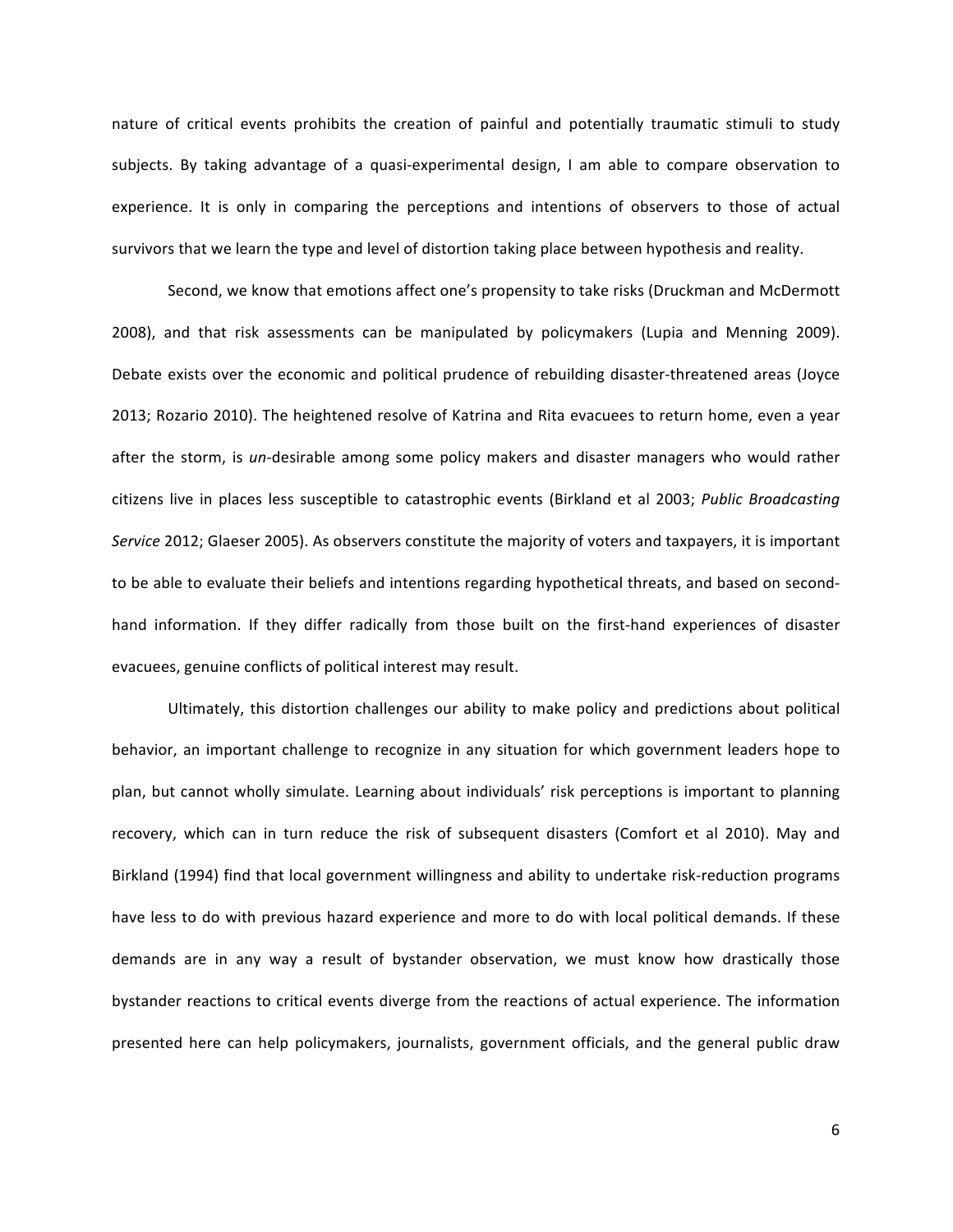more accurate inferences about the human impact of disasters. If not, we run the risk of letting socially amplified beliefs, rather than personal realities, drive public policy.

#### DISASTERS, PERSONAL EXPERIENCE, AND THE MEDIA

Disasters are unplanned disruptions in social and political systems (based on Quarantelli, Lagadec, and Boin 2006; also Perry 2006). Both man-made disasters, such as nuclear accidents, and natural disasters, such as hurricanes, are what scholars term 'low-probability, high-consequence events,' or LPHCs. They join other LPHCs that happen rarely but often carry high death tolls, such as genocides, terrorist attacks, and airplane hijackings, to form a group of events with profound impacts on human and political behavior that we do not completely understand.

Experts derive estimates of risks associated with LPHCs at the same time as citizens create their own estimates, which can be on par with the experts, but are often found to be divergent. Kasperson and Kasperson (1996) term the deviations *social amplification*, meaning the exaggeration of risk, and *attenuation*, or the dampening of risk, compared to generally accepted estimates. Both phenomena occur as information is processed via a combination of personal experiences and second-hand information sources, such as the media (Leschine 2002). The change in beliefs about risk then has the potential to affect preferences (Druckman and Lupia 2000).

The 'personal impact hypothesis' surmises that one's personal experience with a particular hazard predisposes the individual to disregard information coming from other sources as unreliable or overblown. In reaction to this information, the individual dampens her risk perception, downplaying risk because she has experienced similar events before and lived through them (see Wahlberg and Sjoberg 2000). Personal experiences are then likely to dominate potential countervailing secondary sources of information to become the driving force in preference formation (Lupia and Menning 2009; Kasperson and Kasperson 1996).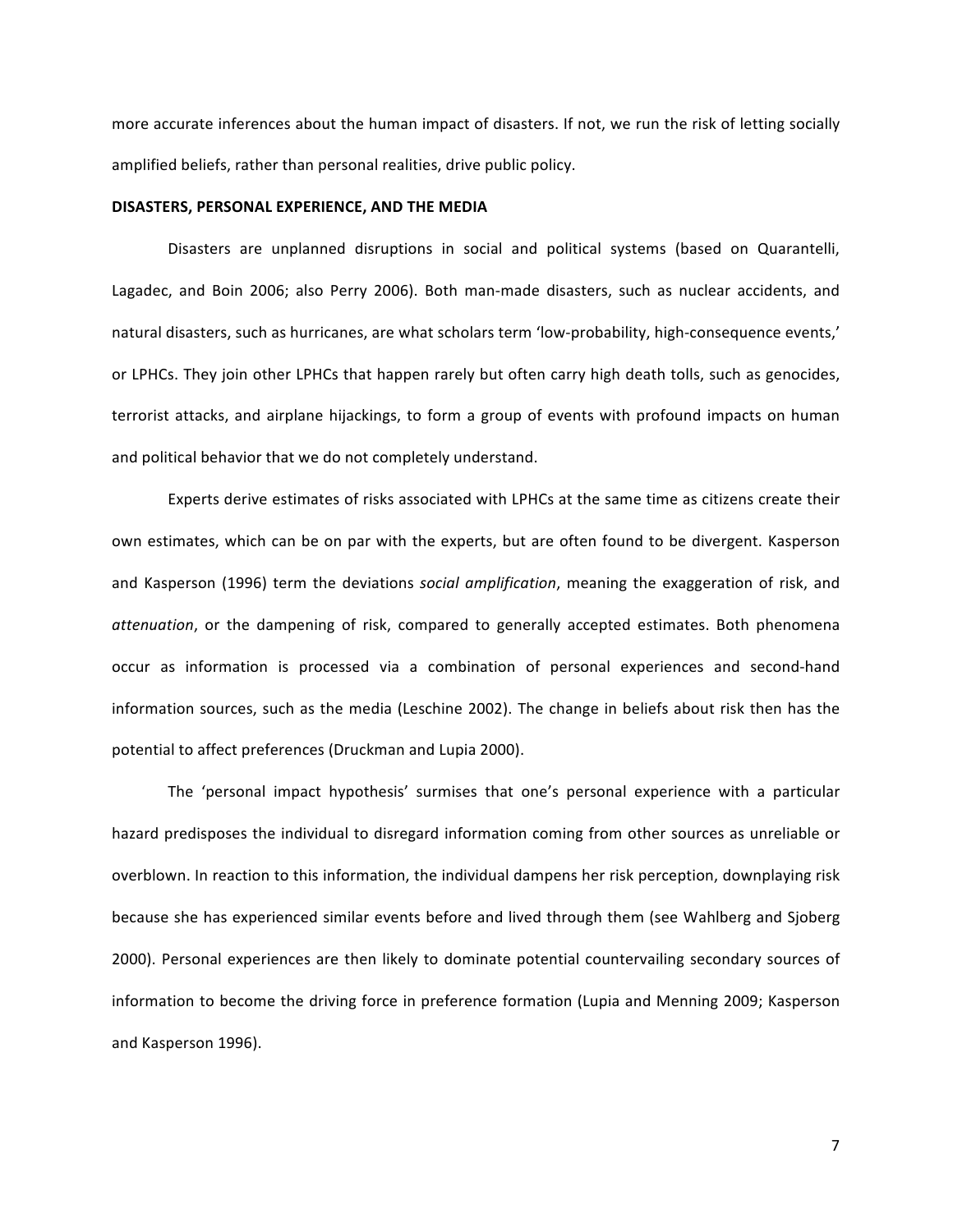When personal experience is lacking, observation of LPHCs through the media can intensify risk perceptions. Media coverage focuses on dramatic and rare events, such as nuclear accidents and natural disasters, to the exclusion of more common risks like smoking. Evidence shows that both the amount and the nature of media coverage are powerful predictors of public knowledge of events that amplify beliefs (Barabas and Jerit 2009; Nyhan and Reifler 2010), including risk assessments (Gore et al 2005; Frewer, Miles, and Marsh 2002). In other words, coverage amplifies observer risk assessments the more shocking and evocative it is, and the more plentiful it is. One mechanism at play seems to be that for observers who lack personal experience with LPHCs, fear and uncertainty combine with media coverage to intensify risk assessments to levels far beyond those projected by experts (Wahlberg and Sjoberg 2000; Camerer and Kunreuther 1989; Leschine 2002).

In sum, observers may glean a distorted perception of events based on selective journalism, reporter error, and the anxiety and trauma depicted in disaster coverage (Izard and Perkins 2011; Jha and Izard 2011; Sommers et al 2006, Atkeson and Maestas 2012), and when not tempered by personal experience, this perception can inflate one's perception of risk. These new beliefs then affect future actions by causing people to avoid (or plan to avoid) situations they believe are risky (Gigerenzer 2006). As LPHCs are often surrounded by intense emotions and volatile reactions, studying their effects can be a delicate proposition. After formulating hypotheses based on this discussion, I explore experiments associated with disastrous events and the challenges and benefits they can offer.

## **HYPOTHESES**

Based on the preceding discussion, we should expect a few things to be true regarding beliefs and intentions, when comparing observers to survivors:

*Amplification of Beliefs:*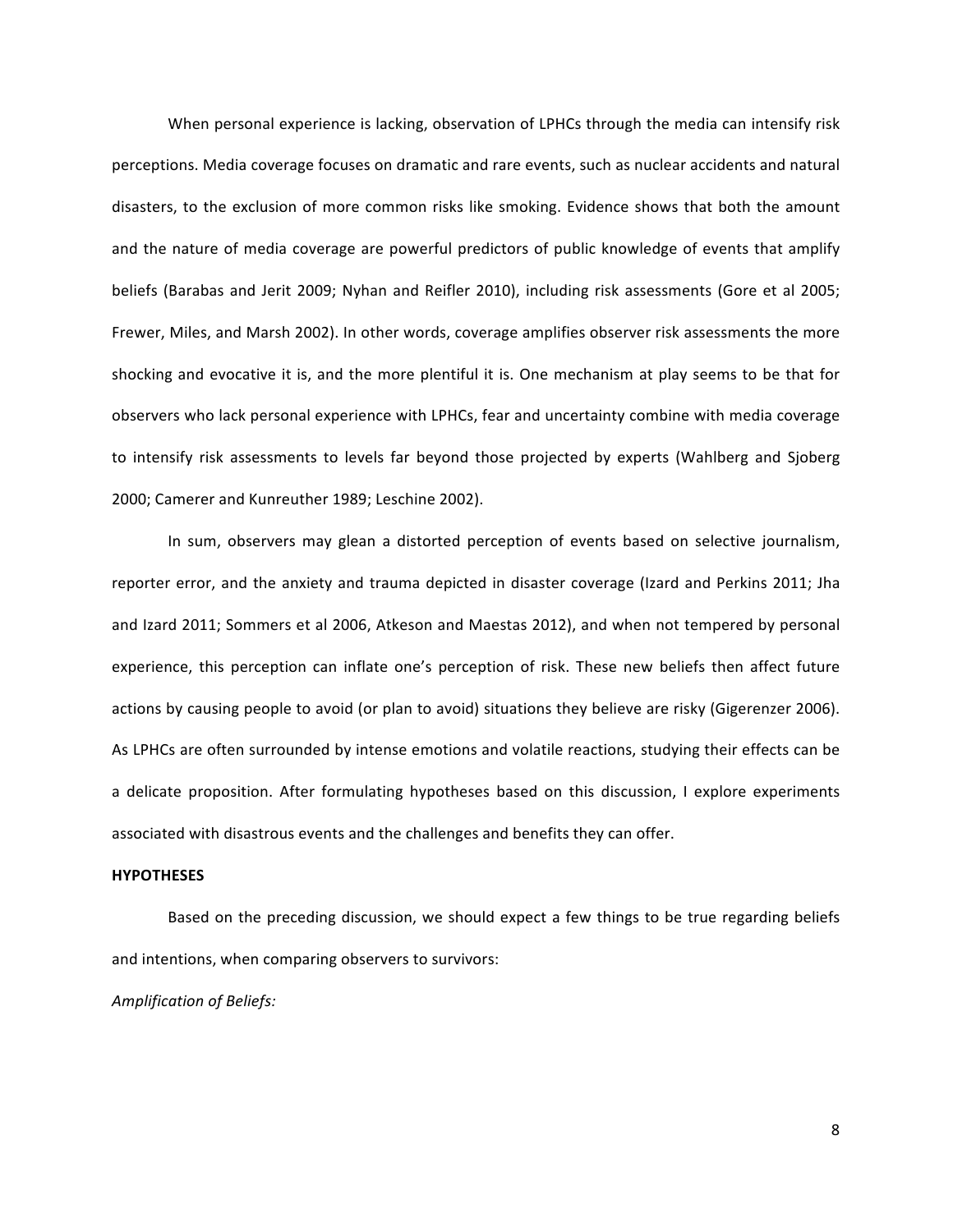- 1) Observers of a LPHC that received media coverage either in large amounts or in a shocking/evocative nature are likely to have their risk assessments of similar LPHCs amplified compared to actual survivor experiences.
- 2) The more extreme the LPHC considered, the more amplified the observer's risk assessment should be.

## *Intentions:*

- 3) Observers should be more likely to plan to avoid risky situations than survivors.
- 4) Observers' intentions to avoid risky situations should increase as perceived risks increase.

#### **EXPERIMENTS AND DISASTERS**

Experiments on risk amplification and attenuation regarding disasters are rare, with methodological complications inherent in probing the questions outlined above. Research on beliefs, intentions, and disasters is difficult to conduct for at least four reasons. The first two deal with research design. First, the unpredictability of most LPHC events makes it challenging to carry out studies, and unethical to conduct most experiments, designed to explore amplification and numbing stimuli (Frewer, Miles, and Marsh 2002; Schlenger and Cohen Sliver 2006). Scholars cannot knowingly assign participants to treatments of disastrous conditions. Disaster studies can therefore suffer from problems with selection (Grievink et al 2006; Hussain, Weisaeth, and Heir 2009) and population validity (Arceneaux and Stein 2006 are a notable exception; but see Mortensen, Wilson, and Ho 2009; Brodie et al. 2006; Jenkins et al. 2009; Kessler et al. 2007; Beaudoin 2007).

The second problem is a result of the first. To preserve random assignment, experiments on disaster-motivated beliefs and intentions often pose hypothetical disasters to randomly-assigned respondents, typically academic convenience samples who know little about disasters as a phenomenon (North and Norris 2006). Though internally valid, this situation threatens setting validity because 'the estimate of impact is based on one subset of the population that experiences forced exposure in an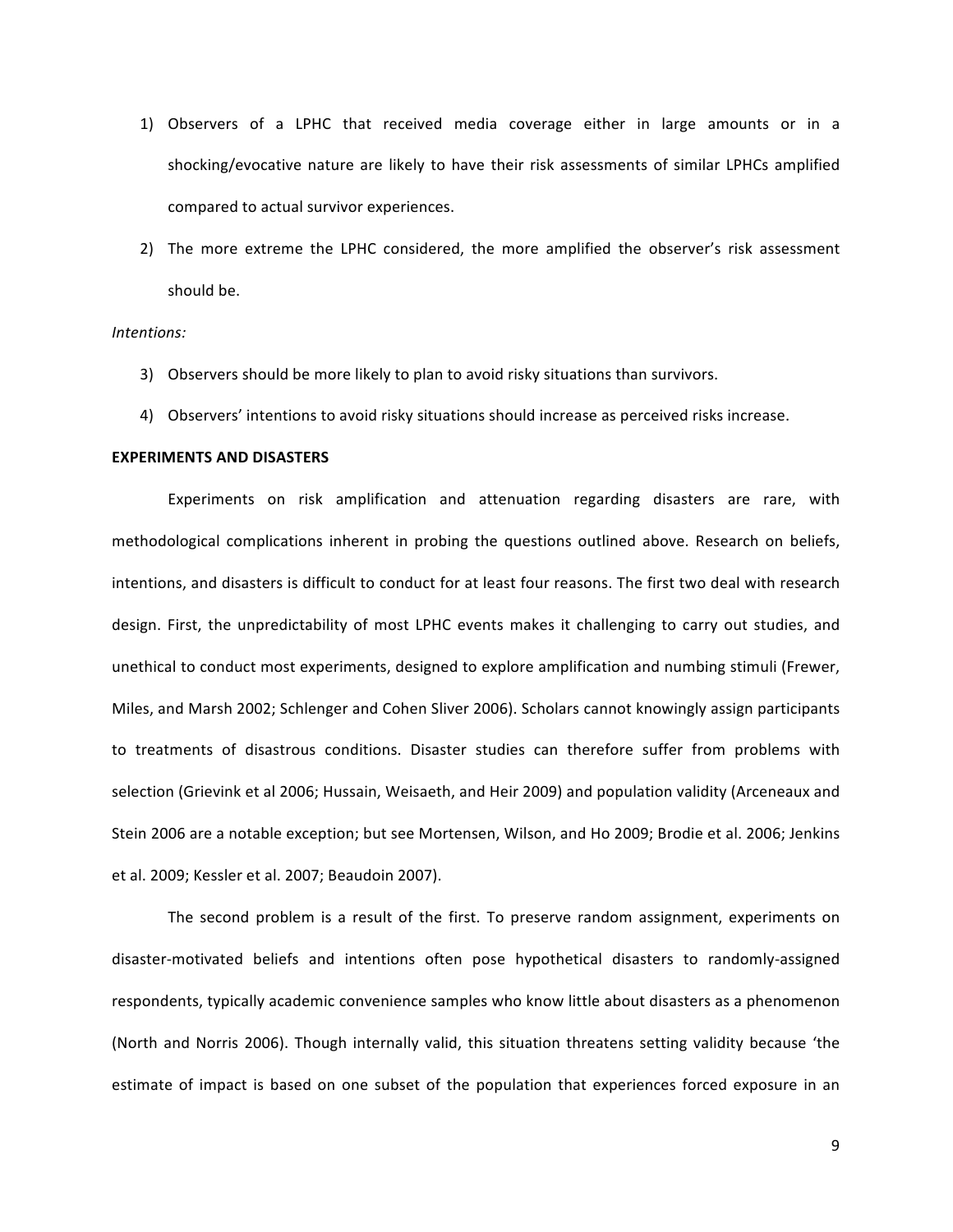experimental setting,' but would never come in contact with the treatment in actuality (Mutz 2011, p. 152). $^2$  Treatment validity is also at risk because the subject is detached from 'real' responsibility, offered choices that bear no concrete consequences (Bracht and Glass 1968, p. 453-454). Such removal can lead subjects to say they will take actions different from those they actually take when presented with the situation itself (see Lusk and Fox 2003; also List 2001).

The third and fourth problems relate to treatment effects. Recall that LPHCs can inflate risk perceptions, which in turn affect choices and behavior regarding risky situations (discussed above). Similarly, in LPHC-related experiments a subject's estimation of her behavior may be exaggerated due to pretreatment by mass communications. *Pretreatment* occurs when 'contamination from real-world experience' affects experimental outcomes (Gaines, Kuklinski, and Quirk 2007, p. 12). Druckman and Leeper (2012) find that pretreatment effects can be just as influential as treatment effects, sometimes more so. This means that when media attention to a particular LPHC is high, subjects' beliefs and intentions are likely to change prior to receiving the experimental stimulus. We already know that people are constantly updating their preferences based on new experiences and perceptions, and cannot always distinguish which events or stimuli lead to specific sentiments or beliefs (Druckman and Lupia 2000). With the possibility of contamination by media pretreatment, it becomes difficult to know whether experimental treatment stimuli can lead to belief updates.

Finally, public perceptions of the risks and impacts of these types of events are typically compared to expert risk estimates in order to determine whether an amplification or attenuation is taking place. Unfortunately, even experts do not always agree on the precise estimate of a particular risk

 $^2$  Rick Wilson and others (Whitt and Wilson 2007; Eckel, Wilson, and El-Gamal 2009) work with evacuation shelter residents in Houston and randomly assign disaster evacuees into treatment and control groups. Although unable to generalize to all disaster victims, their work speaks to the behavior of disaster evacuees of a particular demographic. Baker et al. (2009) also engage a disaster-savvy sample of 77 evacuees in the Houston area, though their sample is restricted by access to advertising and transportation.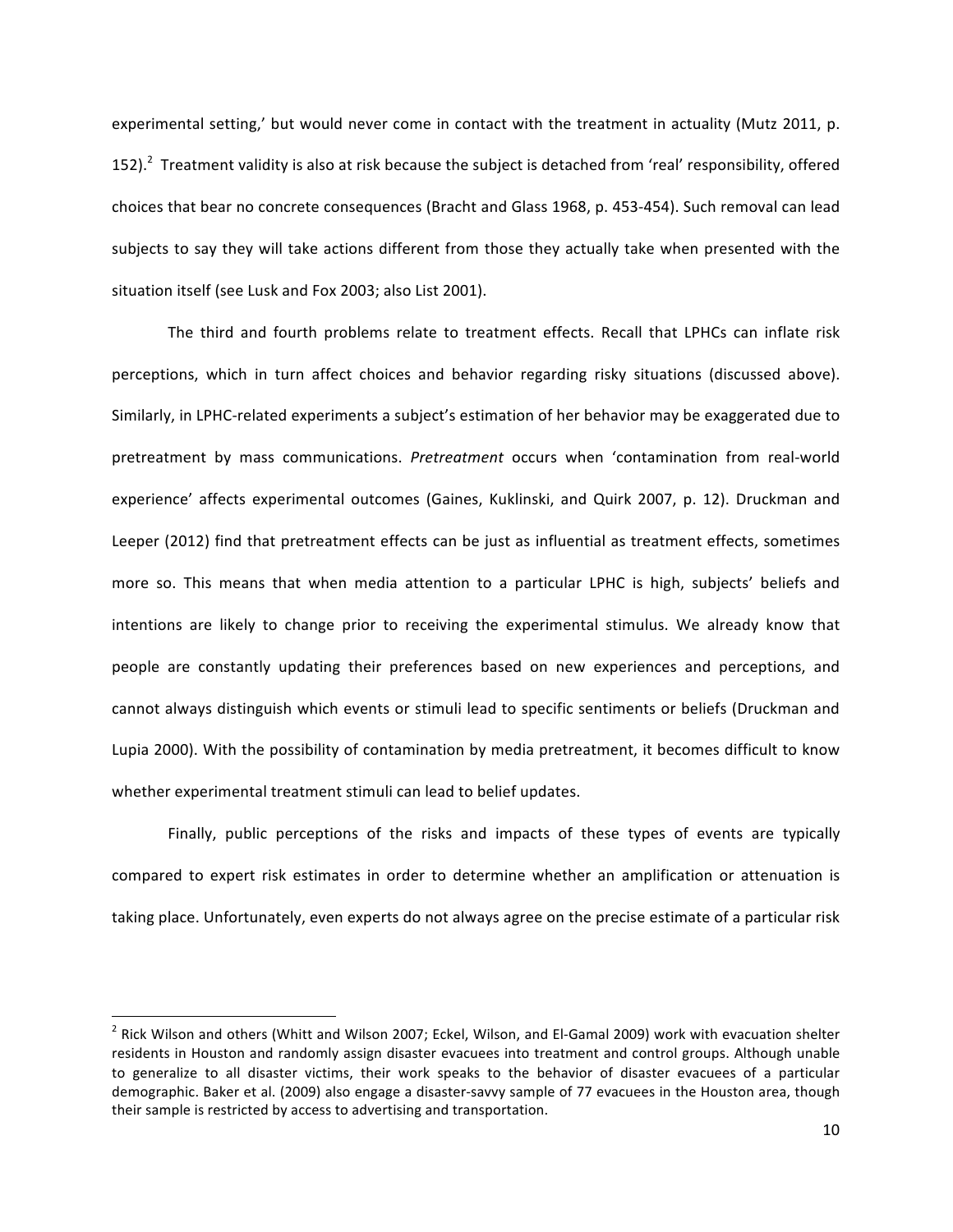(Camerer and Kunreuther 1989). The inability to find expert consensus increases the difficulty in estimating the degree of individual or collective subject divergence.

Given these complications, laboratory experiments are ill-suited to examine most results of disaster stimuli. Survey experiments, however, have been on the rise as a research tool (Druckman et al 2006) due to their high internal validity and external validity (Barabas and Jerit 2010). Below I explain how my experiment-style survey was designed to capitalize on these features while accommodating disaster-related idiosyncrasies and investigating the hypotheses outlined above.

#### **THE STUDY**

The 2005 hurricane season unleashed two of the largest, strongest, and most damaging hurricanes on record: Katrina and Rita. On August 29, Hurricane Katrina made landfall in eastern Louisiana, Mississippi, and Alabama as a Category 3 storm with winds above 125 mph and a storm surge exceeding 30 feet. With 1833 lives declared lost due to the storm, it was the deadliest in modern history (Lott et al 2013). On September 24, Hurricane Rita hit western Louisiana and eastern Texas as a Category 3 storm, having been noted the most intense Atlantic Basin hurricane on record (Kurth and Burckel 2006). Rita caused 118 deaths (ibid.), and displaced 1.5 million people from the Houston area alone (250,000 of which were evacuees of Hurricane Katrina; Stein et al 2011).

Katrina and Rita also spurred a media event closely followed around the world. In both an Associated Press poll of U.S. news editors, and the Pew Research Center U.S. News Interest Index, Hurricane Katrina was the top world story of 2005 (Kohut, Allen, and Keeter 2005). In a random Gallup poll of U.S. adults in September 2005, 96% of respondents reported they were following reports of Katrina and its aftermath either very closely or somewhat closely (Gallup 2005). Atkeson and Maestas (2012) document the evocative nature of the coverage and its effectiveness in focusing national attention on particular geographic areas and topics, such as the City of New Orleans and blame attribution. As a result, the situation allows us to examine the actual behavior of citizens in response to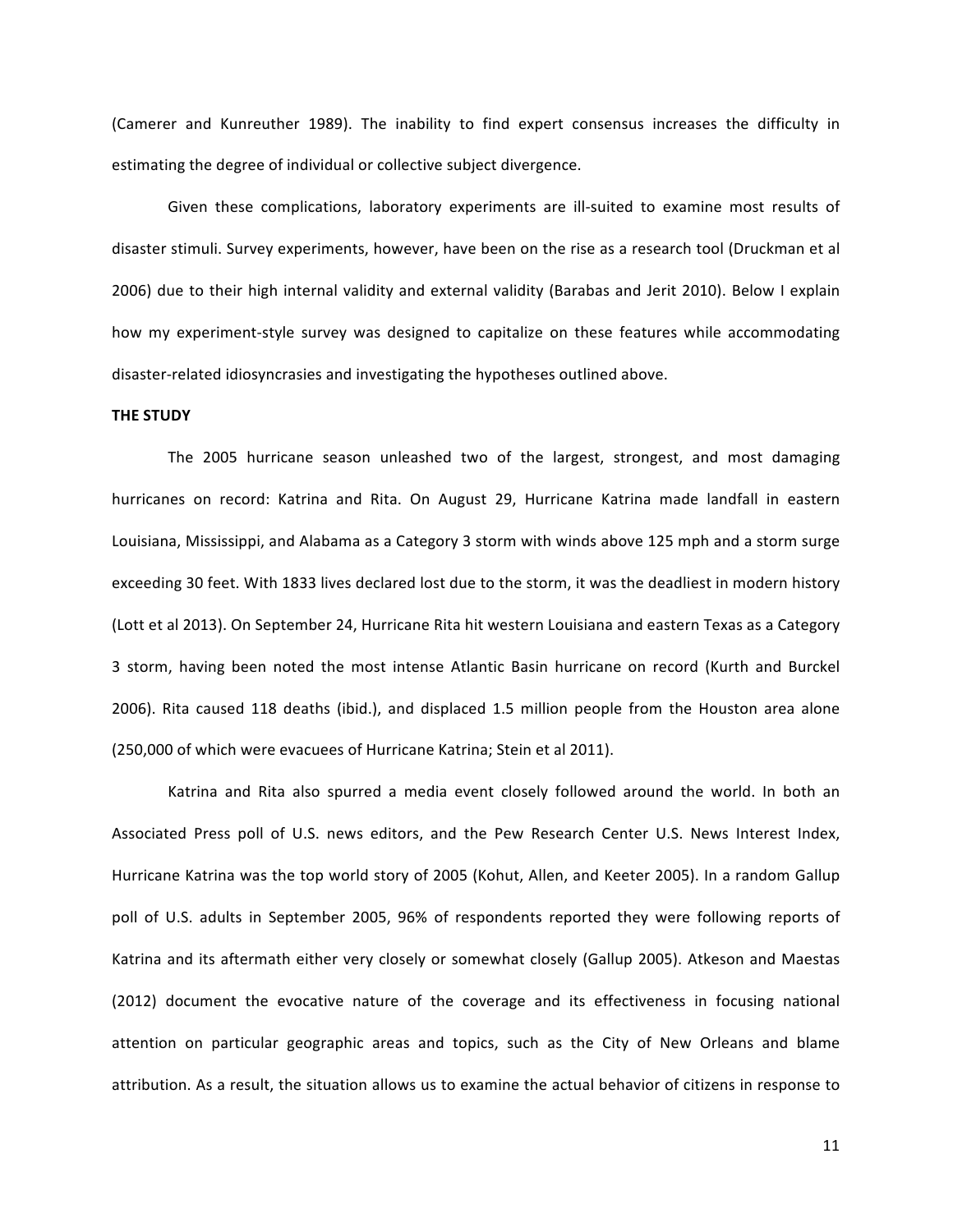catastrophic events (Katrina and Rita evacuees), in comparison to the intentions of people who lived in an environment where the events were closely covered by the news media.

Issues 1 and 2 (below) examine data collected for purposes of this study by a survey firm, Survey Sampling International, which administered an opinion survey to residents of hurricane-threatened areas along the US Gulf and Southeast Atlantic coastlines in September 2006.<sup>3</sup> The study features an Internet-based comparison among non-evacuees of the 2004-2006 hurricane seasons, as well as comparisons to evacuees from hurricanes that took place during those seasons. I provide a detailed discussion of the research design below.

The study focused only on hurricanes, to reduce the possibility of competing frames that might occur with questions regarding other natural or manmade disasters. The sample was restricted to areas regularly threatened by hurricanes so setting validity would be maintained, and so the situation would represent a decision the respondent could have to make in the future, and might have made in the past.

The study was conducted a year after the events of Hurricanes Katrina and Rita. The lag between natural event and survey experiment is important because it allows for the short-term effects of the catastrophe to wane. We know that extreme emotional and visceral reactions are likely to abate over time (Chong and Druckman; Bracht and Glass 1968, p. 464). Investigations into public health and post-traumatic stress find similar results (Bourque, Siegel, and Shoaf 2002), and that surveying disaster survivors is less likely to cause stress when questions are asked 12 months or more after the event (Newman and Kaloupek 2004; Galea et al 2005). Fielding this study a year after the hurricanes means it is less likely to measure fleeting or ephemeral phenomena, and more likely to capture enduring effects of the disaster experience on beliefs and decision-making.

## **Overview of Research Design**

 $3$  Hurricane-threatened areas were defined as containing respondents with registered addresses in a county or parish that either borders the coast, or is separated from the coast by no more than one other county/parish. Displaced residents were included based on original home addresses before displacement. Ultimately we received responses from 38 states and Puerto Rico.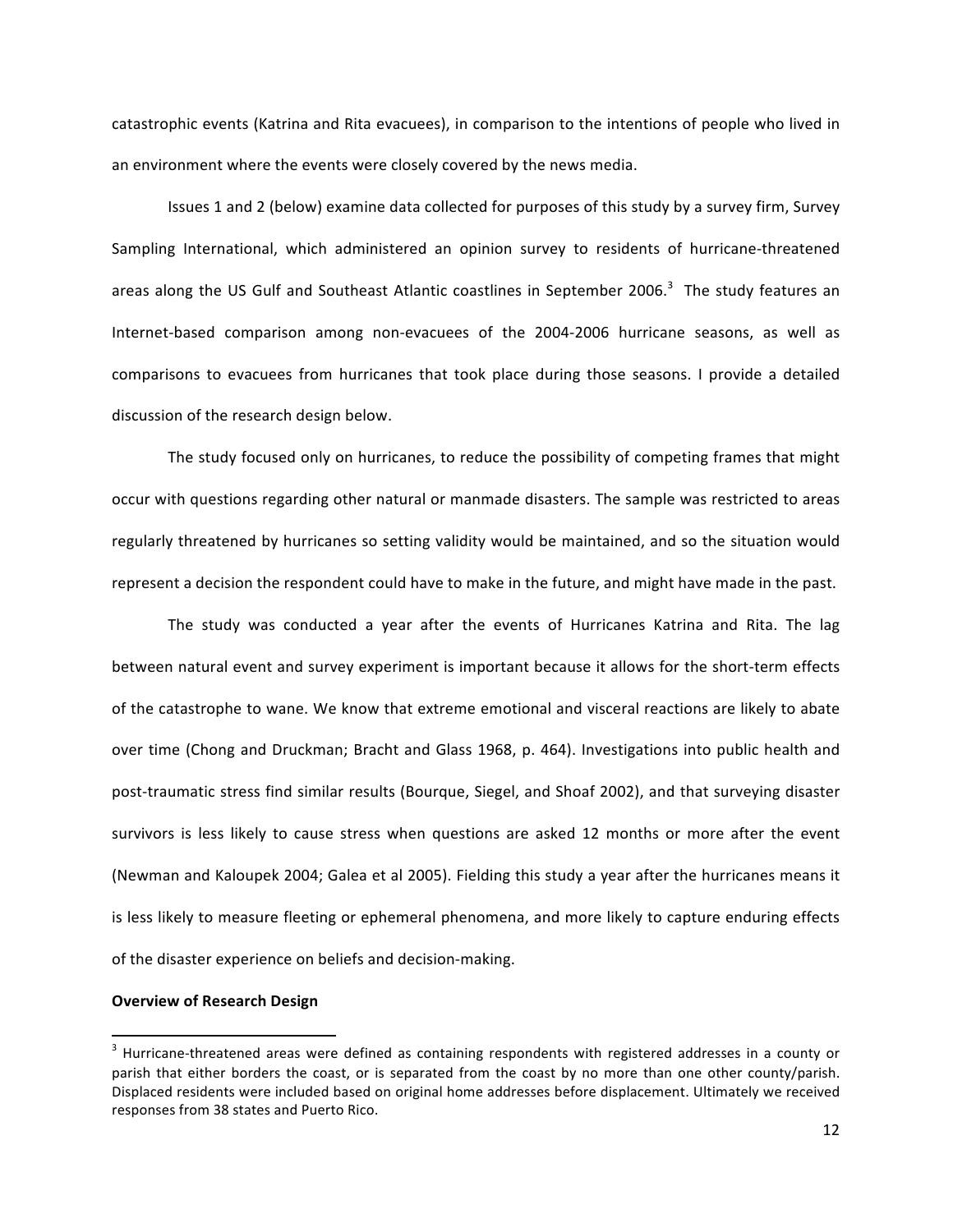From September 13 to 27, 2006, researchers at Survey Sampling International<sup>4</sup> solicited survey participation via email. We chose an internet sampling frame to be able to reach as many displaced evacuees as possible, during a time when postal and telephone services had still not been completely restored to the hurricane-affected areas. Internet services were the first communication lines available after Katrina and Rita, however, and email addresses were functional regardless of physical location. Contacting approximately 75,000 people randomly within our geographic restriction, we cut off the survey upon receipt of 7,024 responses. Since a non-response could indicate either ineligibility or unavailability, and the hurricanes and displacement precluded us from knowing the reason for nonresponse, we elected to treat all nonresponses as 'unknown eligibility,' the most restrictive eligibility estimate possible (Smith 2009). This gives an AAPOR-1 response rate of 9.4%. Online appendix has further details on sample collection and characteristics.

We randomly assigned each of the 7024 respondents a hypothetical hurricane. These hurricanes varied on two dimensions: *category of intensity*, and *probability of making landfall* at or near the respondent's residence. Each dimension contained three options: category of intensity could be Category 1, Category 3, or Category 5; probability of making landfall could be 20%, 50%, or 80%.<sup>5</sup> As a respondent's hypothetical hurricane had one of three intensities, and one of three probabilities, there were nine groups  $(3 \times 3 = 9)$ . The variations were created to represent the most pertinent hurricanerelated dimensions that would be available as information to residents in a typical hurricane situation, while allowing for a sizeable portion of respondents in each group.

Respondents were also sectioned into two analytical sets as follows. Those who had evacuated for a hurricane during the 2004-2006 seasons were considered 'Disaster Evacuees,' and were asked

 $4$  Survey Sampling International (SSI) is a respected survey firm similar to Knowledge Networks. The agency has over 1800 clients across more than 80 countries, and maintains extensive databases from which to sample respondents (2.5-3 million) willing to participate in internet surveys.<br><sup>5</sup> Respondents were given a full definition of all five hurricane categories on the Saffir-Simpson Hurricane Intensity

Scale (NOAA 2013) when assigned to a group (Appendix A gives treatment and questions ).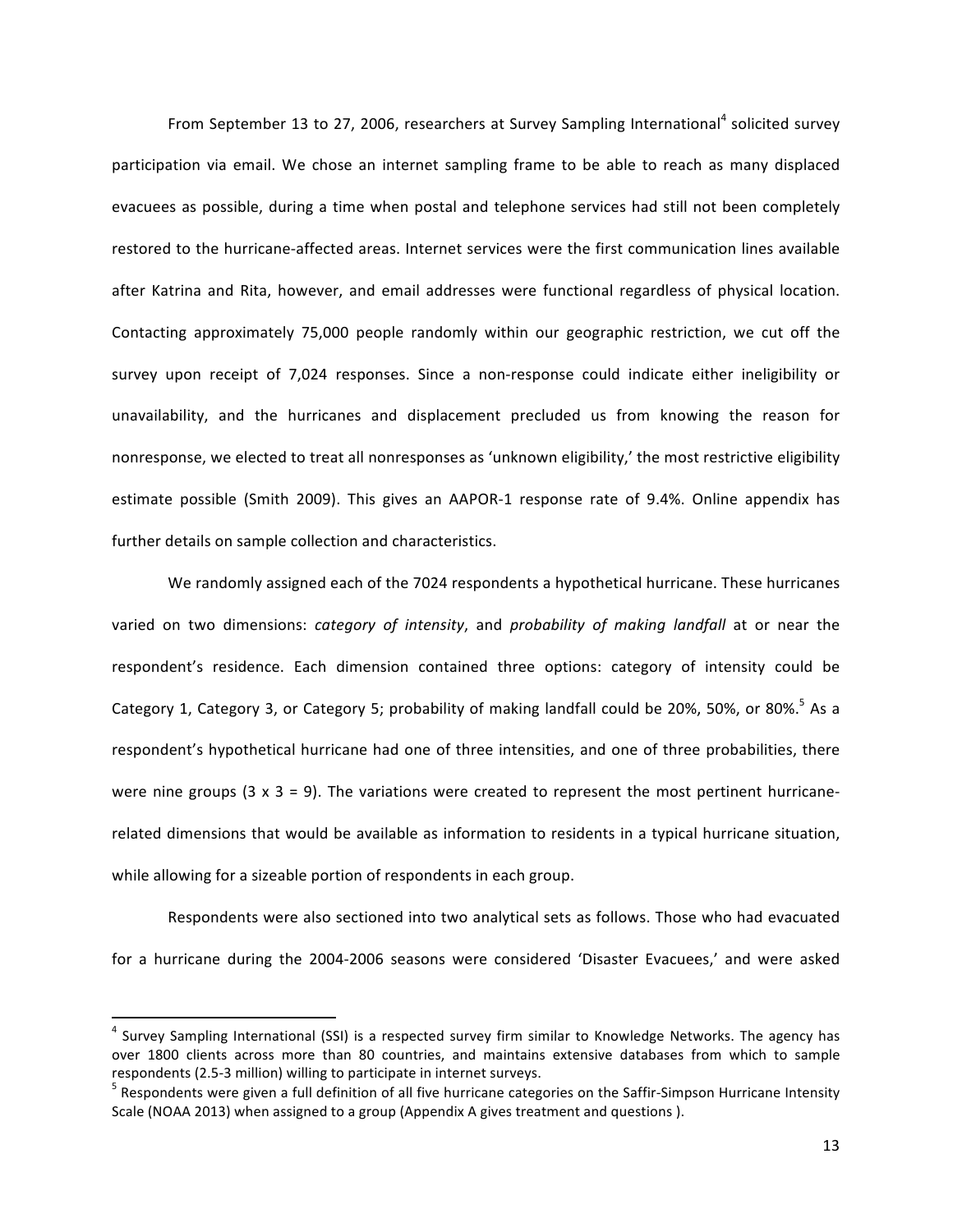questions about their actual experiences and behavior regarding their most recent evacuation. To allow for as many respondents in this category (and as many Hurricane Katrina and Hurricane Rita evacuees) as possible given the random sample of hurricane-threatened counties/parishes, 7024 responses were collected.<sup>6</sup> Of these, 2329 (33.16%) were present in an area physically affected by a hurricane in 2004-2005. In this Disaster Evacuee Set, 893 evacuated for Katrina and 994 for Rita (an overlapping 311 evacuated for both).<sup>7</sup> At the time of the survey, 904 respondents were still displaced from the homes they had evacuated. For the analyses conducted in this article, only the respondents directly affected by Hurricanes Katrina and Rita will be considered. These survivors will be referred to as 'evacuees'<sup>8</sup>; their random assignment is no longer pertinent, other than to assess the randomness of the survey distribution itself. Survivors of other hurricanes during the 2004-2005 seasons are dropped from the sample. 

The remaining 4695 (66.84%) are considered 'Disaster Bystanders.' These respondents were asked questions about their expected experiences and behavior with respect to a hypothetical hurricane of the intensity category and landfall probability corresponding to the group into which they were randomly assigned. Because the term 'observer' carries the connotation of active observation of events, I use the term 'bystander' to refer to this group in the sample, without assuming explicit observation. As there were nine of these groups, each member of the *Disaster Bystander Set* had a roughly 1 in 9 chance of being in each category, although the final group totals differ slightly due to the rate at which responses were received. Table 1 gives the distribution of respondents as portions of the sample.

#### $<$ Table 1>

 $6$  This number was just above the budget for the study, which allotted for 7000 responses. Because the entire state of Florida fits within the hurricane-threatened definition, responses from Florida were restricted to 2500. At the time of the study, SSI had not sampled the Katrina-affected area and was interested to see how the survey would fare, though there was no idea how many Katrina/Rita evacuees would actually respond.

 $^7$  Another 771 reported evacuating for other major hurricanes of those seasons: Hurricanes Charley (254), Frances (211), Ivan (309), Jeanne (154), Wilma (115), Dennis (112), or some combination thereof. Evacuees for all hurricanes do not equal 2329 because several respondents evacuated for more than one hurricane.

 $8$  I choose the term 'evacuee' instead of 'survivor' because of the possibly-negative or damaging connotations conveyed by the term 'survivor.' Please see Rodriguez, Quarantelli and Dynes (2006).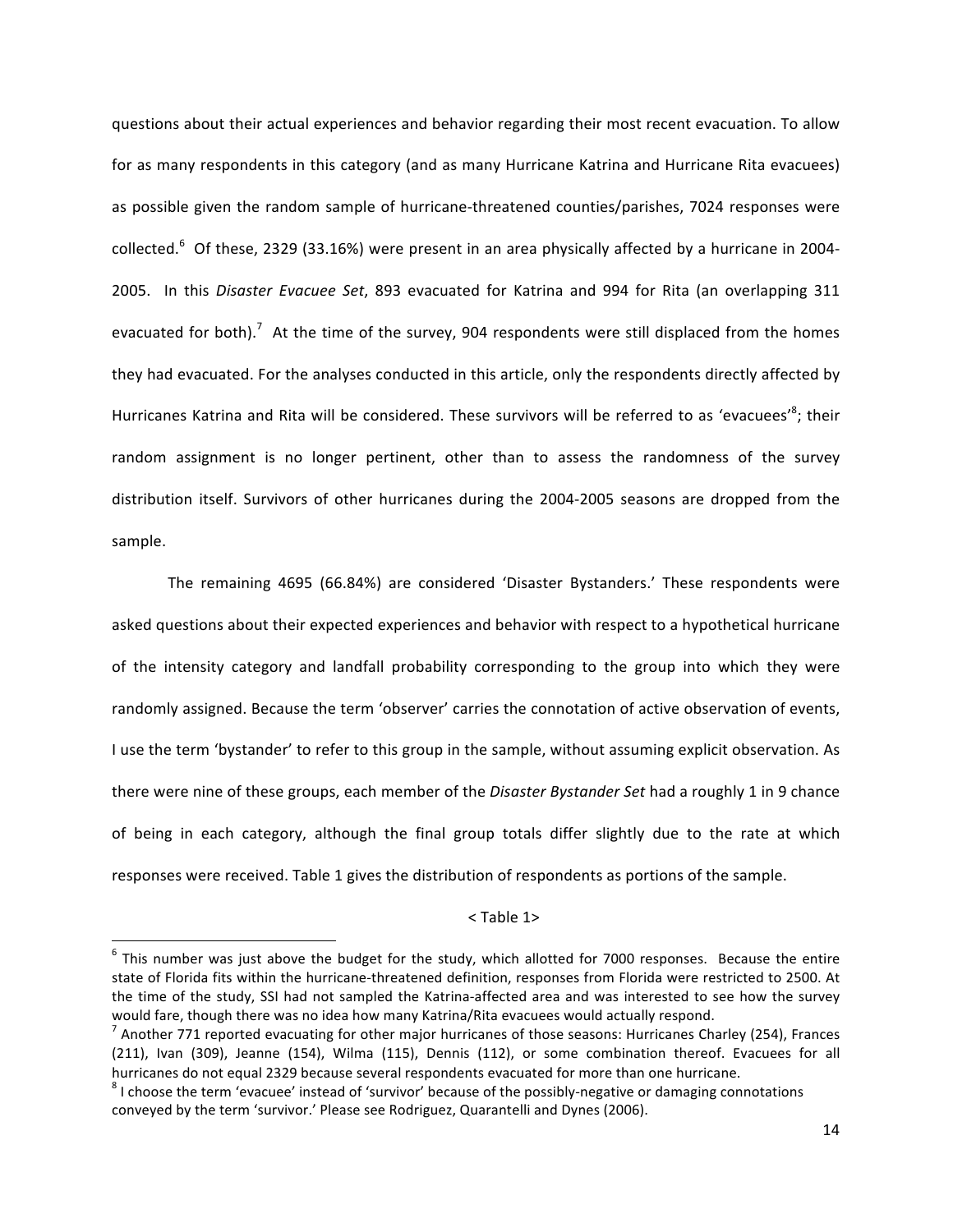Bystanders were asked about the damages they expect their home to sustain (in monetary terms), given the hypothetical hurricane they faced. First, Bystanders are compared to Evacuees, using information on actual damages Katrina and Rita evacuees report their homes sustaining. It was assumed that respondents in the Evacuee Set knew the severity of the hurricane for which they had evacuated, as well as the proximity of landfall. Then the bystanders are compared to each other, allowing experimental conditions to vary within the Bystander Set. OLS regression allows assessment of the effects of intensity, probability, and their interaction.

Bystanders' damage estimates are then utilized to analyze the second issue, the prediction of the likelihood of living in a hurricane-threatened area after the hurricane occurs. Bystanders' hypothetical hurricanes are varied, and their self-predicted damage estimates are noted. Bystanders predict the likelihood of living in their homes after the hypothetical hurricane passes, given the level of damage they believe their home would sustain. Bystanders' decisions are then compared to responses of the Evacuee Set, based on the damages their homes actually incurred.

It is important to note that the assignment into the 'Evacuee' set does not happen by chance, as it would in a true experiment. Although weather events may appear to occur randomly, a person's vulnerability to them is not. Previous research has shown that those experiencing critical events suffer housing and property damages, employment effects, and loss of life and livelihood in disproportionate amounts according to group characteristics such as race, age, and income level (Groen and Polivka 2008; Fussell, Sastry, and VanLandingham 2010; Paxson and Rouse 2008).

The decision to evacuate is similarly non-random, and not entirely dependent on the critical event itself. Rather, evacuation depends on group characteristics and other factors. Previous disaster experience, risk of disaster, and reliability of public services dictate evacuation decisions by conditioning one's perceptions of whether or not evacuating is worthwhile (Perry 1983; Grothmann and Reusswig 2004). Sources of information such as television, radio, newspapers, or friends lend different levels of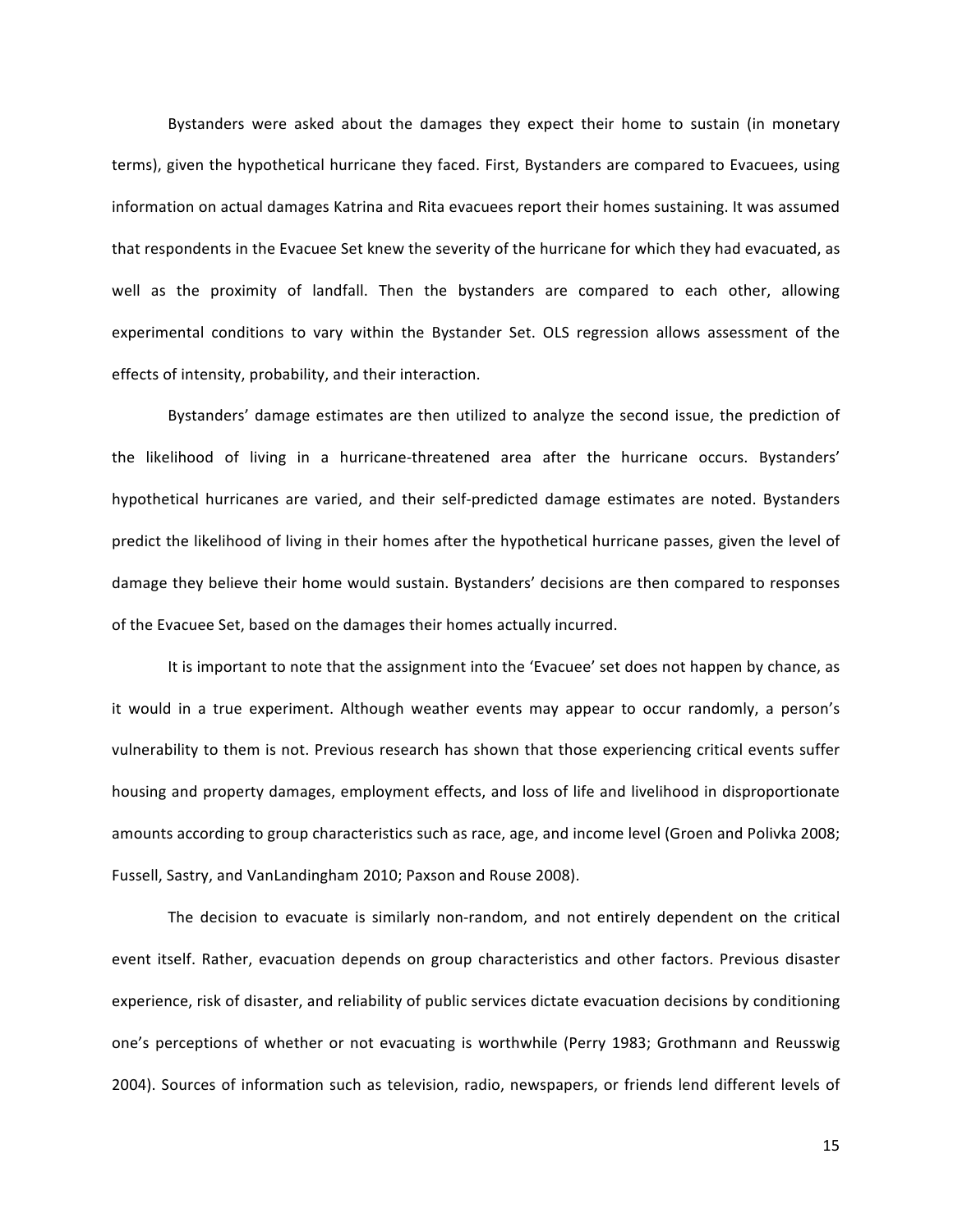credibility to the decision to evacuate (Lindell, Lu, and Prater 2005). Proximity to the coast or other geographically exposed areas such as lakes and rivers (Wu, Lindell, and Prater 2012) shape the decision by affecting perceptions of vulnerability. These factors combine with group attributes to dictate access to information and means of evacuation, and thus the decision to evacuate (ibid.).

In light of these non-random vulnerabilities and decisions, we must take care below when interpreting differences between Evacuees and Bystanders. *Bystanders* are respondents who were not in the path of any hurricane. *Evacuees* are respondents who were in the path of Katrina or Rita, and evacuated. Simple difference-of-means comparisons on key variables are presented initially, then group characteristics are controlled for subsequently. Though I focus on the differences between sets due to disaster evacuation experience as a key explanatory variable, I do so with the caveat that disaster vulnerability and resulting evacuation experience are themselves driven by non-random factors of risk perception and information source not captured here.

## **ISSUE 1: DAMAGES**

Personal damage from a disaster can include physical injury, loss of work, the death of loved ones, and psychological or traumatic stress (see Galea et al 2005; Versporten et al 2009; Plyer, Warren, and Bonaguro 2007). Overall damages to private and public property have been estimated by the National Oceanic and Atmospheric Administration at a total of \$125 billion for Hurricane Katrina and \$16.0 billion for Hurricane Rita (2012 US\$ dollars; Lott et al 2013), not including damages to the fishing, gas, tourism, or farming industries. In the 2009 American Housing Survey for the New Orleans *Metropolitan Area*, 74% of New Orleans homeowners reported damage to their homes by Hurricane Katrina. Just over 40% of these reported 'major' damage, defined by the Census Bureau as requiring repairs of \$15,000 or more (US Census Bureau 2011).

It is important to note the difference between the damages caused by Katrina versus Rita. Katrina was remarkable in terms of damages because it caused more than four times the damages of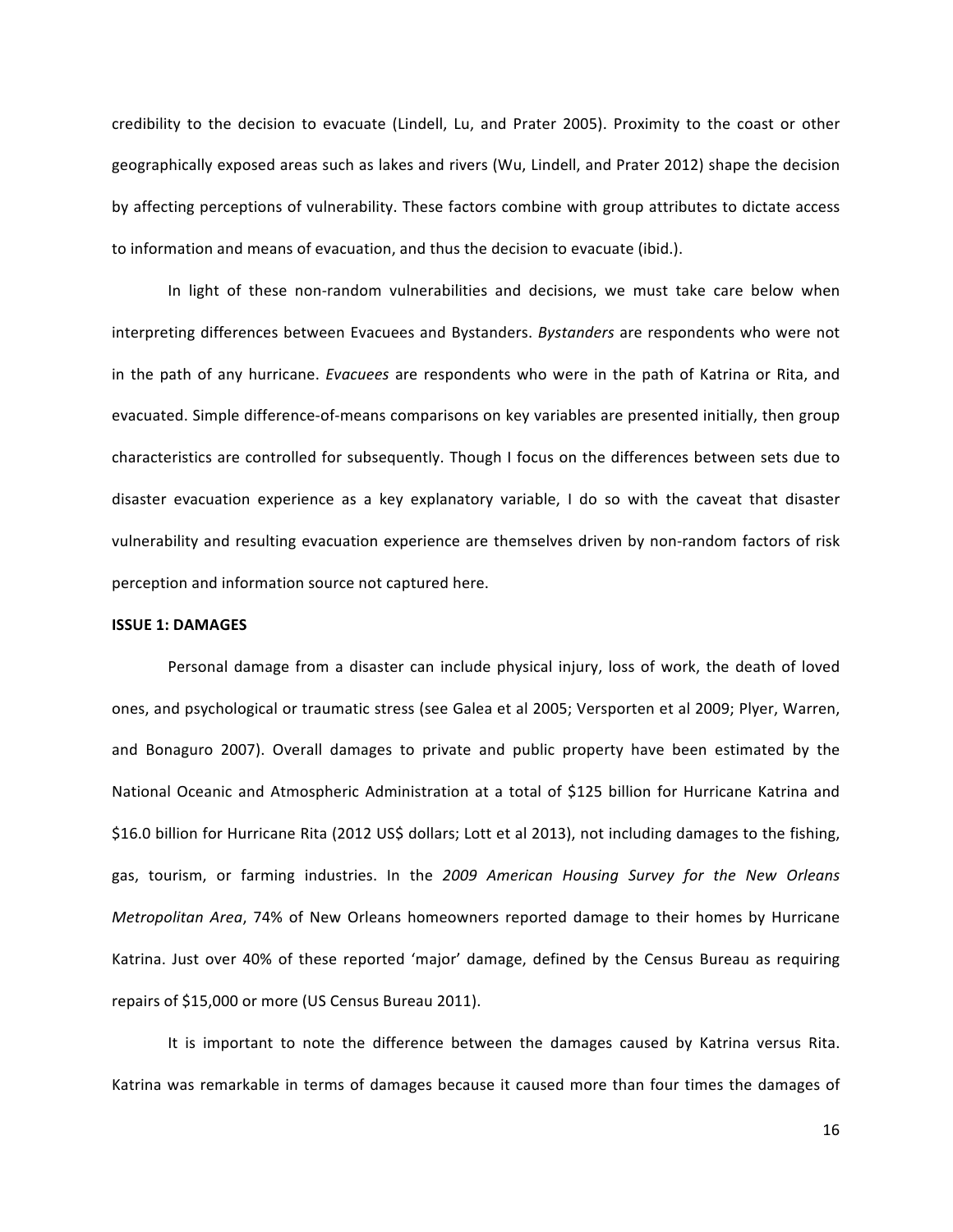any hurricane in contemporary history.<sup>9</sup> Table 2 shows the 8 major hurricanes of the 2004-2006 hurricane seasons, as well as their total monetary damage estimates, and how they compare to those caused by Hurricane Katrina. While several hurricanes of that period caused over \$10 billion in damages, none caused even one-sixth of the monetary damages of Hurricane Katrina.

## $<$ Table 2 $>$

## **Measuring Knowledge and Beliefs**

The empirical analysis focuses on one main outcome measure of damages. First, a respondent was asked to call to mind the market value of her home pre-hurricane. Subsequently, she was asked to estimate the value post-hurricane. Questions were worded to reflect whether the hurricane and damages were hypothetical (for Bystanders) or real (for Evacuees), and to remind the Bystanders of the intensity of their hypothetical hurricane. The damages measure captures the simple likelihood of one's home sustaining damages, and is measured by dichotomizing the respondent's damages indicator (0 if the respondent indicated 'no damages' and 1 if the respondent indicated any other level of damages).

# **Empirical Results**

<u> 1989 - Jan Samuel Barbara, margaret e</u>

Table 3 gives results of basic difference-of-proportions tests between Bystanders and Evacuees on the dichotomous damages measure. The value displayed for Bystanders indicates the proportion of Bystanders who believe their property will sustain any damages at all, given the particular intensity and probability of their hypothetical hurricane passing over their home. The Evacuees' values indicate the proportion of evacuees who indicate their property was damaged.

#### <Insert Table 3>

The top panel shows Bystanders three times as likely to believe they will incur damages from a hurricane as Evacuees actually are to incur them  $(.30/.10 = 3)$ . This difference is statistically significant

 $9$  At the time, Hurricane Andrew (1992) was the second costliest hurricane on record, causing \$27 billion in damages. Between Hurricane Andrew and 2004, no single hurricane caused more than \$6 billion in damages (compiled by the author from Lott et al 2013).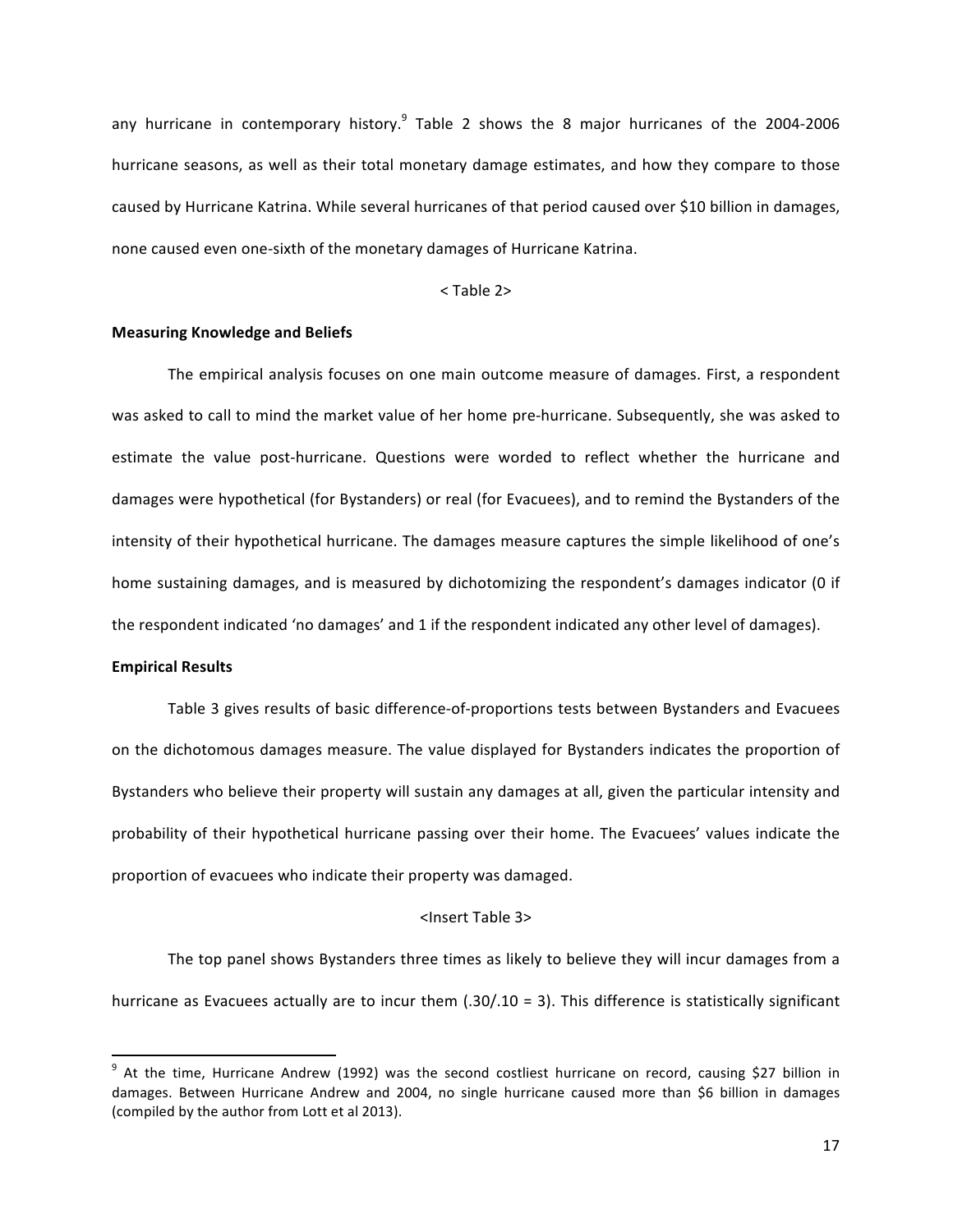$(|z|=15.21; p < .01)$  and large. The next panels show that Hurricane Katrina is driving this difference. The second panel compares Bystanders to Katrina Evacuees; the means are statistically different but much closer in size. Meanwhile, Bystanders are more than four times as likely to believe they will sustain property damages as Rita evacuees actually are to sustain them  $(.30/.07=4.29; |z|=15.18; p < .01$ ).

We begin to see a pattern emerge. Bystander estimates regarding their own hypothetical situation is somewhat comparable to that which was experienced by Hurricane Katrina Evacuees, but quite exaggerated compared to that which was experienced by Hurricane Rita Evacuees. As Hurricane Katrina was such a drastic departure from other hurricanes in terms of damages, to exceed even Katrina's damage probabilities shows a heightened belief of damages, and a heightened perception of risk, compared to evidence seen in the natural world.

Table 4 reports regression results for the two measures of damages (MLE logit for the dichotomous outcome, OLS for the level of damages). Model (1) examines the effects of Evacuee experience on the likelihood of sustaining damages. Results conform to the difference-of-means test results: Katrina and Rita Evacuees are less likely to experience damages than Bystanders believe they themselves would, if in a hurricane (both  $p < .01$ ). The effect of any Evacuee experience is captured in the coefficient for 'Joint Significance of Experience,' testing the hypothesis that Katrina and Rita are simultaneously zero, and indicates that Evacuees of both hurricanes *taken together* are significantly less likely to experience damages than Bystanders forecast (coefficient: -2.51;  $p$  < .01).<sup>10</sup>

# <Insert Table 4 about Here>

Models  $(2) - (4)$  are robust to these effects of Katrina and Rita experience, as well as their joint significance, on the dichotomous damages measure. These models also include fixed effects for each hurricane group, using the Category-1 intensity group, and the 20% probability group, as baselines. In all three models, the hurricane category variables are positive and significant  $(p < .01)$ , while the hurricane

 $^{10}$  Joint significance tests are computed using Stata's 'test' and 'lincom' commands (Stata 13).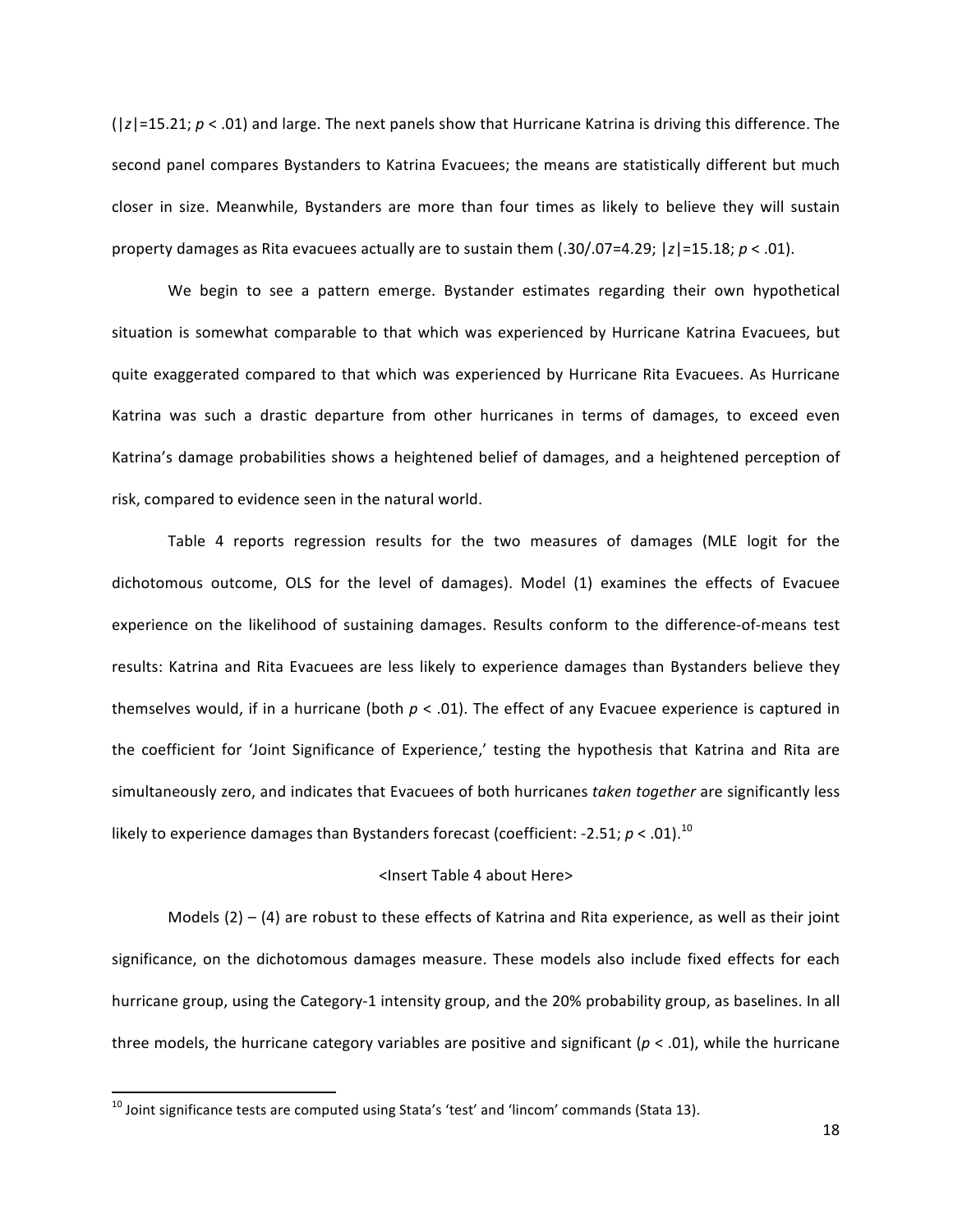probability variables are not significant. This means that within the Bystanders, the belief that damages will occur increases as hurricane intensity increases.

Model (3) includes interactions of hurricane intensity and probability, to see whether intensity affects beliefs differently when the chances of the hurricane making landfall change (Model (4) adds controls for race, sex, age, education, and work status).<sup>11</sup> There is no evidence of an interactive effect. The results for Models (3) and (4) also list tests for joint significance of each hurricane intensity and each hurricane probability. Both intensity levels are positive and significant ( $p < .01$ ), and neither probability level is significant, in any model.

Interpreting the interaction terms and joint effects in Models  $(3) - (4)$  will be as follows. In Model (4), the coefficient on *Hurricane Category* – 5 indicates that Bystanders in the 'Category – 5, 20% probability' hypothetical group are significantly more likely than Bystanders in the 'Category – 1, 20%' group to believe they will sustain damages  $(1.77, p < .01)$ . 'Joint Significance of Category 5' indicates that all Bystanders assigned a Category – 5 hurricane are significantly more likely than all Bystanders assigned a Category – 1 hurricane to believe they will sustain damages (1.50,  $p < .01$ ). The same interpretation can be applied to Category  $-$  3 coefficients. Similarly, the coefficients on Katrina and Rita experience indicate that Katrina Evacuees  $(-.86, p < .01)$  and Rita Evacuees  $(-1.94, p < .01)$  are each significantly less likely to sustain damages than Bystanders expect themselves to be, while the coefficient on Joint Significance of Experience signifies that all Evacuees are significantly less likely (-2.80,  $p < .01$ ) to sustain damages than Bystanders expect themselves to be.

 $11$  Although a pure experiment would not need to account for the effects of intervening or mitigating variables (Mutz 2011, pp. 123-126), respondents were non-randomly assigned into sets based on where they were at the time of the hurricanes. This fourth model therefore includes basic socio-demographic measures to ensure that differences between the samples will not confound analysis of the treatment effects. In particular, these controls help avoid the 'White Male Effect,' a pattern noticed among white males, who uniquely down-weight risk and vulnerability (Flynn 1994; Finucane et al 2000; Palmer 2003), as well as some of the non-random drivers of vulnerability and evacuation decision making mentioned above.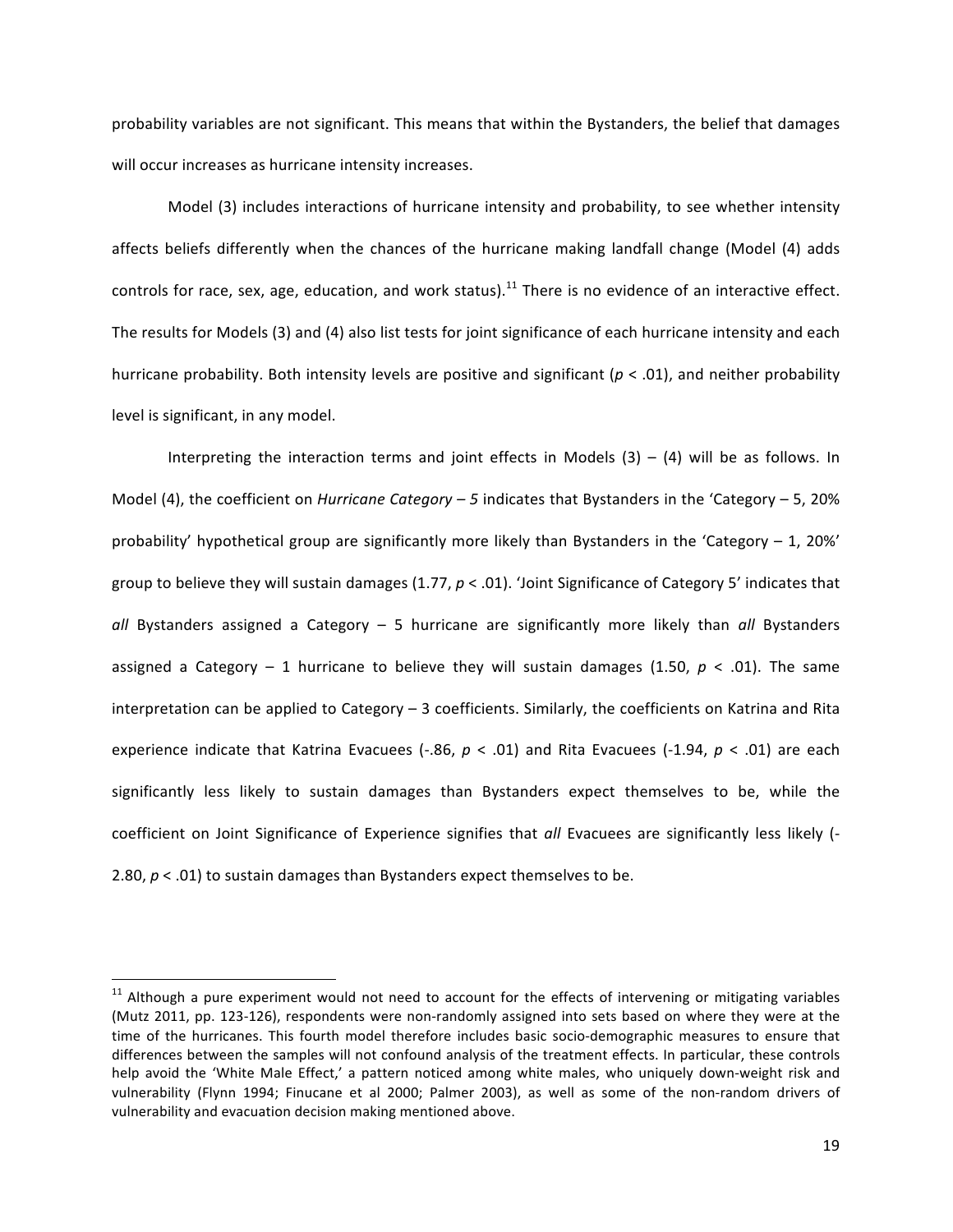Relationships among intensity, probability, and experience are perhaps best understood by examining marginal effects. Figure 1 depicts marginal effects of hurricane intensity on expectations of sustaining damages, using Model (4). The top (solid green) line represents the predicted probabilities of Bystanders in the Category-5 group, for the landfall probabilities of 20%, 50%, and 80%. The middle (dotted red) and bottom (dashed blue) lines represent the same increase in probabilities for the Hurricane Category-3 and Category-1 groups. Two short vertical lines depict the likelihood of Katrina Evacuees (14%; 95% CI .11, .17) and Rita Evacuees (6%; 95% CI .05, .08)<sup>12</sup> sustaining damages.

#### <Insert Figure 1>

Bystanders believe higher intensity hurricanes are more likely to cause damages, consistent with Hypothesis 2. Further, Evacuees are significantly less likely to experience damages than Bystanders predict for themselves. Katrina evacuees had a 14% chance of experiencing damages, compared to the 28% chance of damages expected by Bystanders given a Category-3 hurricane. Hurricane Rita respondents had a 6% chance of experiencing damages, less than even the 10.6% chance expected by Bystanders imagining a Category-1 hurricane, which is two categories less severe than Hurricane Rita.

These findings are remarkable considering the extent of damage Katrina inflicted. For Bystanders to believe they are *more likely* to experience damages than Katrina victims, they believe themselves in a situation more risky than a hurricane four times more costly, and ten times more deadly, than any hurricane since prior to WWII. Damages similar to those from Rita are more typical according to previous history, despite the fact that Rita approached record-breaking barometric pressure and overall size while in the Gulf of Mexico. Yet the likelihood of experiencing damages as a Rita Evacuee in the sample is almost uniformly less than the likelihood supposed by Bystanders imagining a much weaker Category-1 hurricane. And the likelihood of damages imagined by those in a

 $12$  For these two predictions the x-axis is meaningless; their placement is to facilitate visual comparison.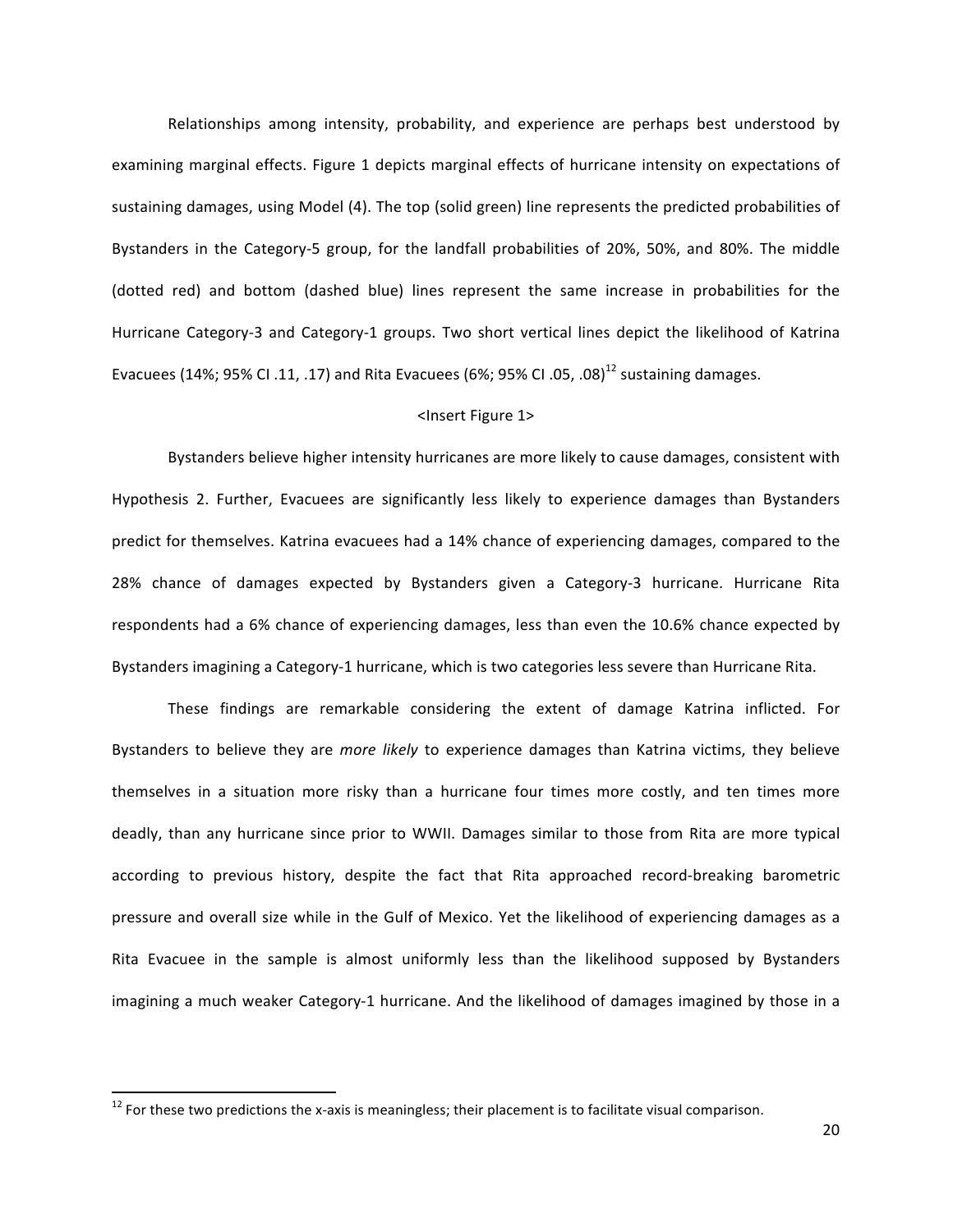hypothetical group the same strength as Rita (Category-3) were the likes of which only the costliest hurricane in history had ever inflicted.

In sum, hypothetical hurricanes elicit statistically significant and substantively large effects. As the scenarios become more severe, subjects respond with more extreme beliefs about damages, as predicted. Additionally, Bystander beliefs about damages are more dramatic than damages experienced as a consequence of actual events, even when the hypothetical event matches the severity of the actual event, even when the hypothetical event is *less* severe than the actual event.

#### **ISSUE 2: LOCATION**

The second issue is location, referring to the decision about whether to return (or continue) to live in one's place of residence after a disaster. Return-migration patterns of displaced evacuees are never certain, and have been studied after events such as civil and internal conflict and natural disasters. Scholars speculate that migration is based on attraction to population centers (Warin and Svaton 2008; Helliwell 1997; Lewer and Van den Berg 2008; Plane 1984), diaspora contacts (Moore and Shellman 2007), socio-economic status (Smith et al 2006), housing damage (Fussell, Sastry, and VanLandingham 2010), and network ties (Landry et al 2007; Groen and Polivka 2008).

For some areas of the country, disasters spurred by natural hazards are likely to recur. Annually, the Gulf Coast is exposed to hurricanes, Southern California experiences wildfires, and the southern plains states expect tornados. The choice to live in these areas has implications for resource allocation and public health efforts. The decision of where to live after a catastrophic event is thus important to political scientists, economists, demographers, sociologists, and policymakers.

## **Measuring Beliefs and Intentions**

Respondents were asked their intentions to live in their original place of residence after a catastrophic event. Each Bystander was placed into one of three categories of damages, based on the level of damages they indicated they believed their home would sustain as a result of their hypothetical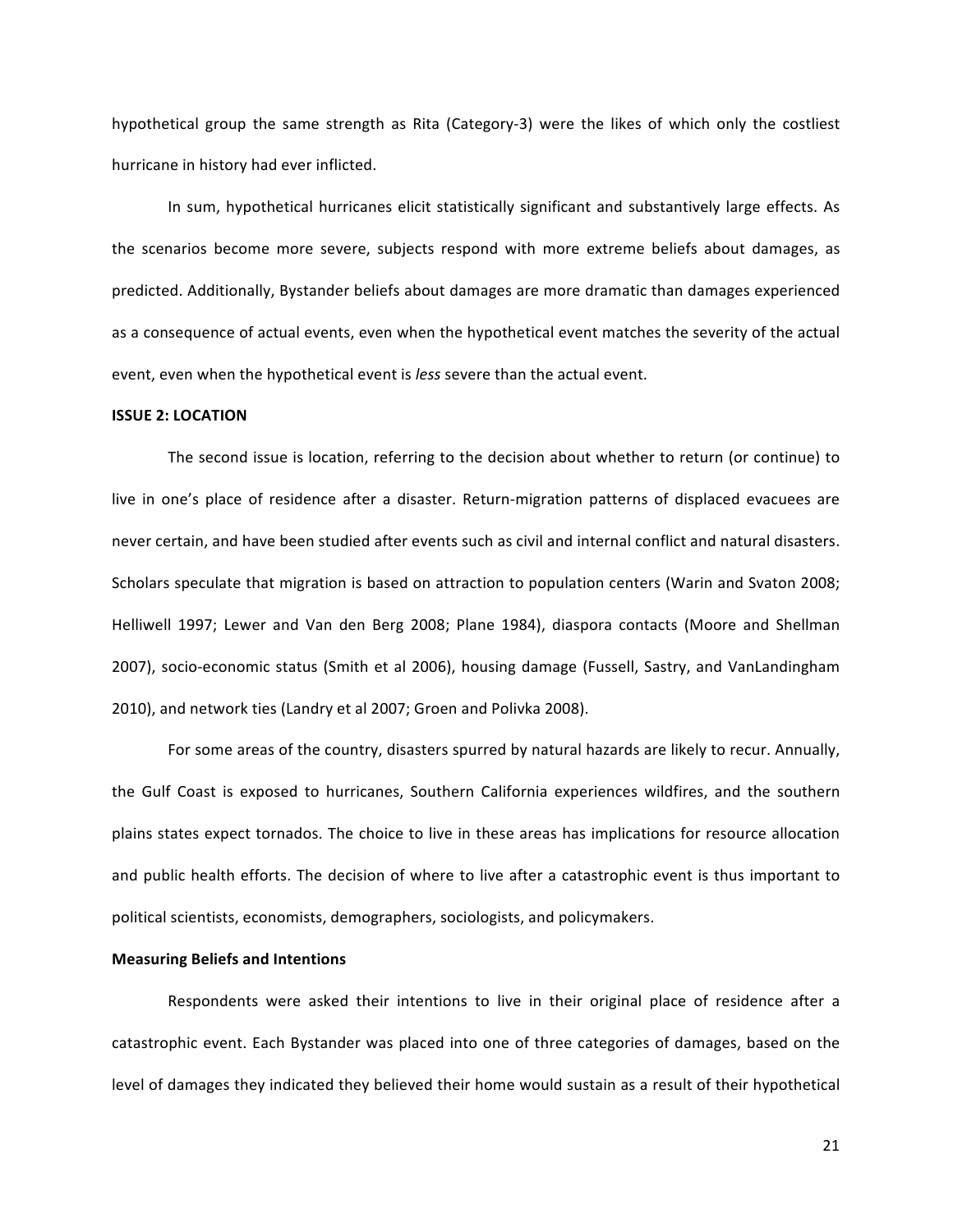hurricane. Evacuees were placed into the same three categories, based on the level of damages their homes did sustain. Damage levels were chosen based on FEMA guidelines in the Road Home Recovery Plan: cosmetic =  $$0-\$4,999$ ; structural =  $$5,000-\$30,000$ ; and severe =  $$30,000$  and over.<sup>13</sup>

Bystanders were then asked to imagine the hypothetical hurricane inflicting damages according to the level their own estimate indicated. That is, if the Bystander estimated their home would sustain damages in the range of \$15,000, they were told the hypothetical hurricane inflicted 'structural' damages to their home. They were also told they would be able to fix the damage with insurance funds, and then asked whether they would continue to live in the area where their home was damaged.

Evacuees were asked their intentions of living (or continuing to live) in the area they had evacuated. This allowed the evacuee the possibility of moving, even upon an initial return to the evacuated area, if she found herself unwilling to stay.<sup>14</sup> The measure for *probability of living in disaster* area measures (0,1). All subjects were assigned a 1 if they indicated they were sure they would return to live (or continue living) in the area where the real (or hypothetical) hurricane passed, 0 otherwise.

# **Empirical Results**

 

How well do the estimates of the Bystander Set correspond to Evacuees' experience? Table 5 reports t-tests for the Location Issue. Bystanders are 26% less likely to see themselves living in the disaster area than Evacuees  $(1-(.56/.76)=.26; p < .01)$ , 20% less likely than Katrina Evacuees  $(1-(.56).76)=.26; p < .01$ , 20% less likely than Katrina Evacuees  $(.56/.70)=.20; p < .01$ ), and 29% less likely than Rita Evacuees  $(1-(.56/.79)=.29; p < .01)$ .

Table 6 compares proportions between Bystanders and Evacuees according to damages. At all levels, Bystanders are less likely to live in the disaster area than actual disaster Evacuees. The difference

 $13$  Classifications based on 2005 categories, though they have changed slightly (US Department of Housing and Urban Development 2006; Road Home Program 2012).<br><sup>14</sup> Measured this way, *probability of living in disaster area* merges people who have and have not returned; I do so

in order to not seriously undermine the analysis with selection bias. Additional analysis yields the same results when either omitting the 902 displaced evacuees, or evaluating only the 902 displaced evacuees, instead of analyzing all evacuees together. These findings indicate that analyses are robust and give valid inferences about the mechanisms of interest while relieving selection concerns.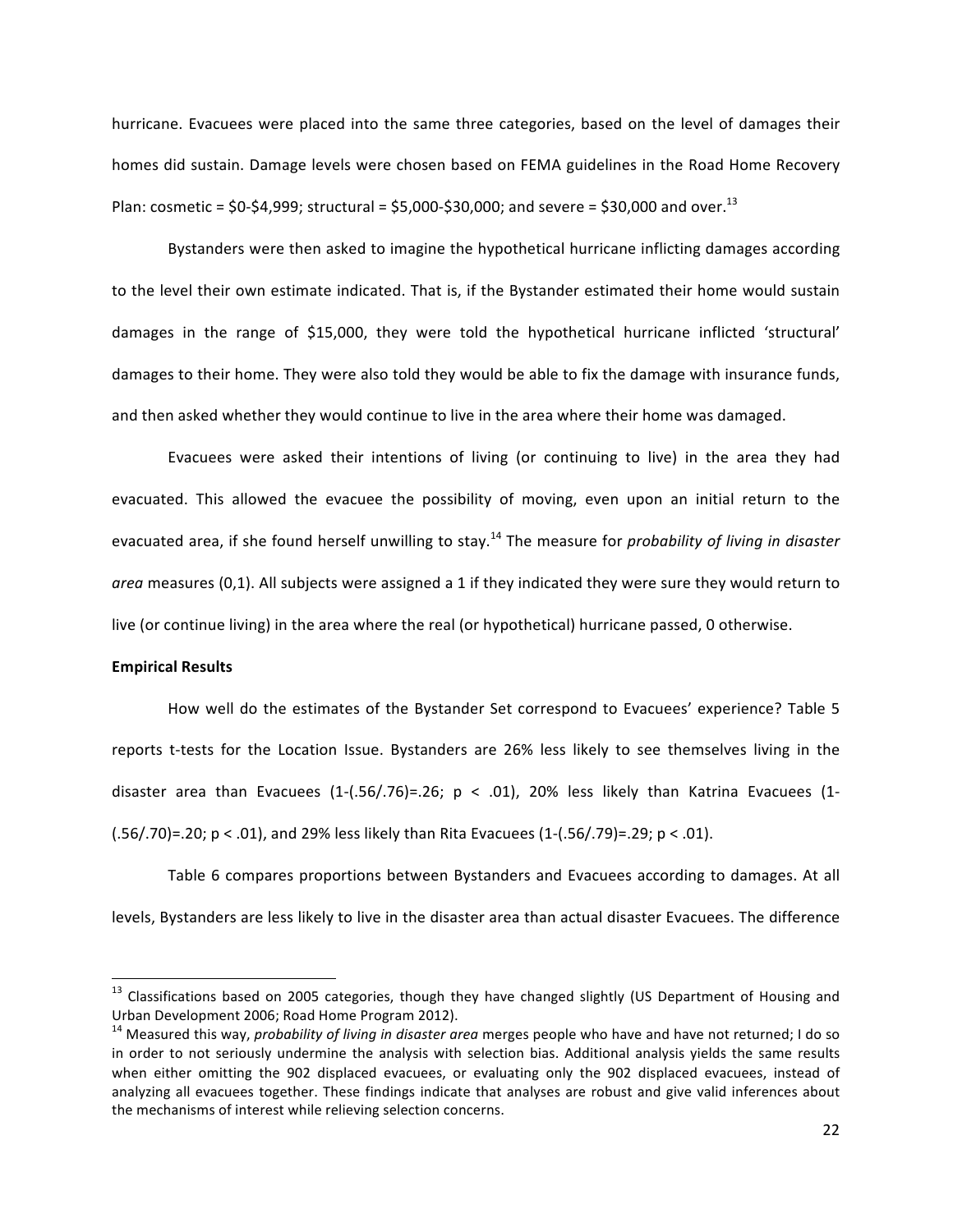is smallest, 12%, when damages are cosmetic  $(1-(.66/.75)=.12; p < .01)$ . Bystanders are also 16% less likely than Evacuees to see themselves living in the disaster location after suffering structural damages  $(1-(.66/.79)=.16; p < .01)$ , and a full 68% less likely after suffering severe damages  $(1-(.25/.79)=.68; p <$ .01).

## <Insert Tables 5 and 6>

Table 7 displays Logit MLE estimates of intentions to live in the pre-disaster area. Since Bystanders were told the hypothetical hurricane had indeed passed over their area, 'probability of making landfall' and 'category of intensity' are no longer covariates. Instead, that information is incorporated into each Bystander's damages forecast. Covariates for Models (5)-(8) thus include the Katrina/Rita experience, adding damage levels in Model (6), then the interaction between Katrina/Rita experience and damages in Model (7), and socio-demographic controls in Model (8).

A word about interpretation for Models (7)-(8) might be helpful. Due to the interaction terms, the coefficient for each level of damages represents the effect of that level of damages on the likelihood of living in the disaster area, as compared to the base level (cosmetic), for Bystanders only. The coefficient for Katrina experience represents the difference in the likelihood of living in the disaster area for Katrina experiencers as opposed to Bystanders, for those at the cosmetic level of damages. The coefficient on an interaction term, such as *Katrina\*structural*, represents the difference between Katrina Evacuees and Bystanders in the likelihood of living in the disaster area when damages are structural. The overall effect of any one attribute, such as Katrina experience, is found by summing the coefficient of the Katrina fixed effect, plus the coefficients of the interactions between Katrina and each level of damages. Results for these joint effects are given in Table 7. I discuss Model (8) below.

#### <Insert Table 7>

As might be expected among Bystanders, the higher one's level of self-predicted damages, the less likely one is to plan on living in the disaster area. Structural damages  $(-1.15, p < .01)$  and severe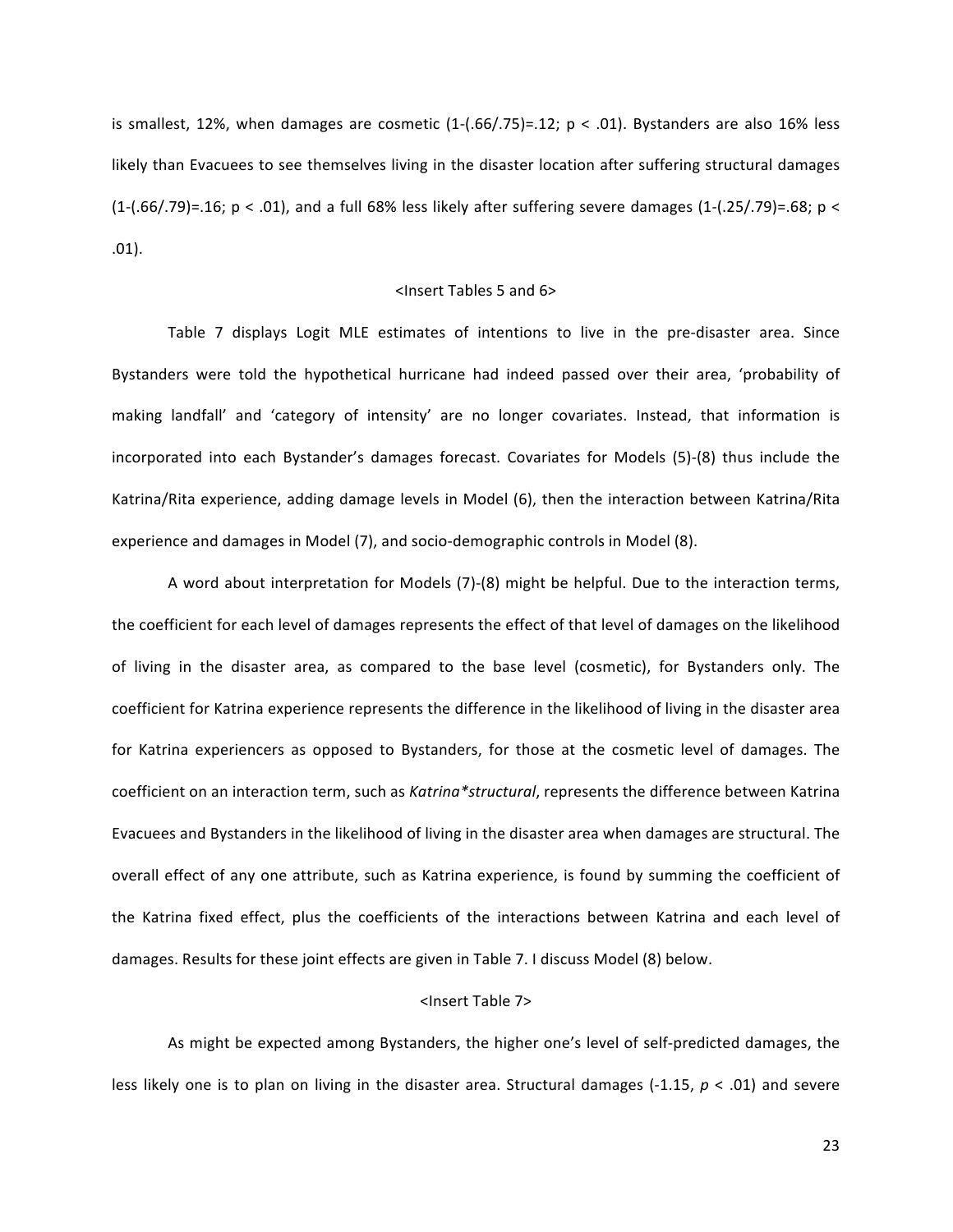damages (-1.19,  $p < .01$ ) both make Bystanders less likely to imagine returning or staying. Notably, this is not true for Evacuees, for whom the likelihood of living in the disaster area *increases* with damages. Katrina Evacuees experiencing structural damage are significantly more likely to plan on living in the area than Bystanders (1.45;  $p < .01$ ), and the difference only widens as damages grow (2.20;  $p < .01$ ). Rita Evacuees with cosmetic damages are more likely to plan on living in the disaster area than Bystanders with cosmetic damages (.78;  $p < .01$ ), and the move to severe damages only increases this difference (1.99; *p* < .01).

Those who lived through Katrina and Rita are more determined to live in the disaster area than those imagining a hypothetical hurricane. Katrina Evacuees are significantly more likely to live in the disaster area  $(3.81; p < .01)$  than Bystanders, as are Rita Evacuees  $(4.22; p < .01)$ .

Interactive effects are perhaps most easily seen in Figure 2, which depicts the marginal effects of the varying levels of damages, separated into groups for Bystanders, Katrina Evacuees, and Rita Evacuees. Katrina and Rita Evacuees (the dotted and dashed lines, top and middle) are not exactly parallel, but do follow the same general path, beginning with a probability over 70% (72% for Katrina, 81% for Rita), increasing in that probability to 79% and 86%, respectively (although not statistically significant increases for either) as damages move from cosmetic to structural, and then leveling off at 79% and 83% as damages move from structural to severe. Bystanders, on the other hand (the lowest, solid line), begin at 67% for cosmetic damage, and then move steadily down in probability to 40% ( $p <$ .01), and finally 24% ( $p < .01$ ), as damage levels increase.

#### <Insert Figure 2>

Bystanders are not simply exaggerating the effects of the disaster experience when they imagine it. They are imagining the effects to be more dramatic, and their reactions to be in the opposite direction, of those experienced and exhibited by people who actually live through a disaster of similar proportions, *even a disaster inflicting similar levels of damage*. Bystanders'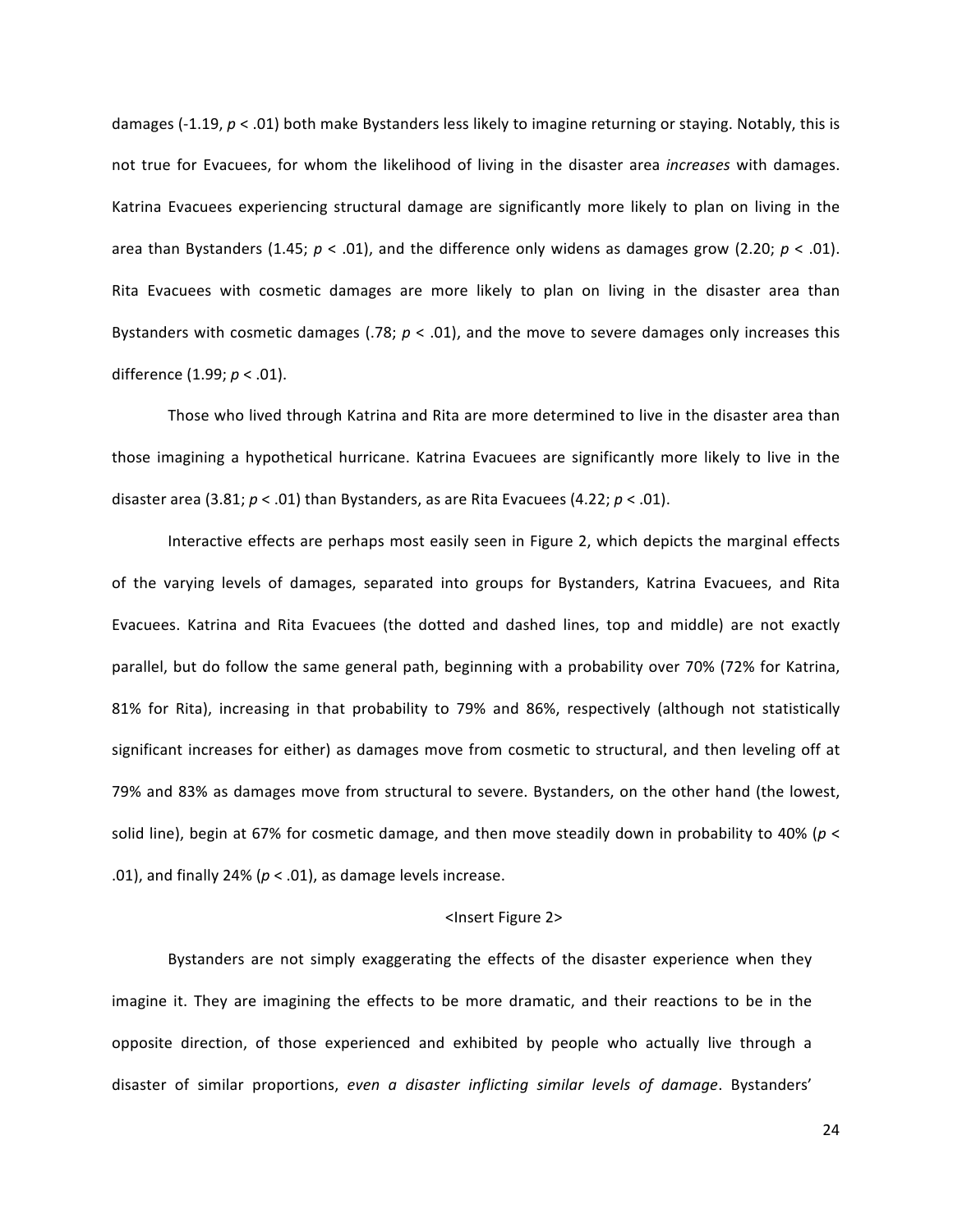imagined effects are so horrible that the Bystanders' self-imagined likelihood of behaving differently from actual Evacuees widens as the effects of the disaster are believed more and more drastic.

#### **DISCUSSION**

In a controlled experiment, decisions can appear reasonable and predictably motivated by treatments. Those in the Bystander Set predicted a greater likelihood of damages as their hypothetical hurricane grew in intensity, and decreased their predicted likelihood of returning to the disaster-stricken place of residence as the damage to their home increased. On the surface these seem like sound and appropriate beliefs and intentions. And yet the responses do not mirror the experiences and intentions of actual evacuees who lived through hurricanes of similar intensity, or even greater intensity, than the hypothetical hurricanes. Bystanders demonstrate amplified beliefs, and intend to make decisions contrary to those exhibited in the behavior and intended behavior of actual evacuees.

Some caveats with the study must be acknowledged. First, the intention to return home after evacuation is an *intended* behavior, rather than a behavior. For the 904 displaced evacuees, and the set of bystanders, the self-assessed intention of returning is similar to an attitude, and we are unable to assess whether that intention lines up with actual behavior for any particular respondent. Fishbein and Ajzen's Theory of Reasoned Action (1975) explains how one's attitude toward an act is more able to predict actual behavior than one's attitude toward an object. This suggests that at the least, assessments of the likelihood of living in an area will be more reliable predictors of that action than assessments of risk would be of true hurricane risk (also Lindell and Prater 2002; Terpstra and Lindell 2012). Still, it would be unwise to use the stated resettlement intentions as concrete resettlement predictors. We can, however, compare the intended behaviors of the two groups (evacuee and bystander) to each other. The results do not change if including evacuees who have definitively decided whether to return (see "Measuring Beliefs and Intentions," p. 20), and since the intended behavior regards something of great import, and each respondent has the capacity to make her own decisions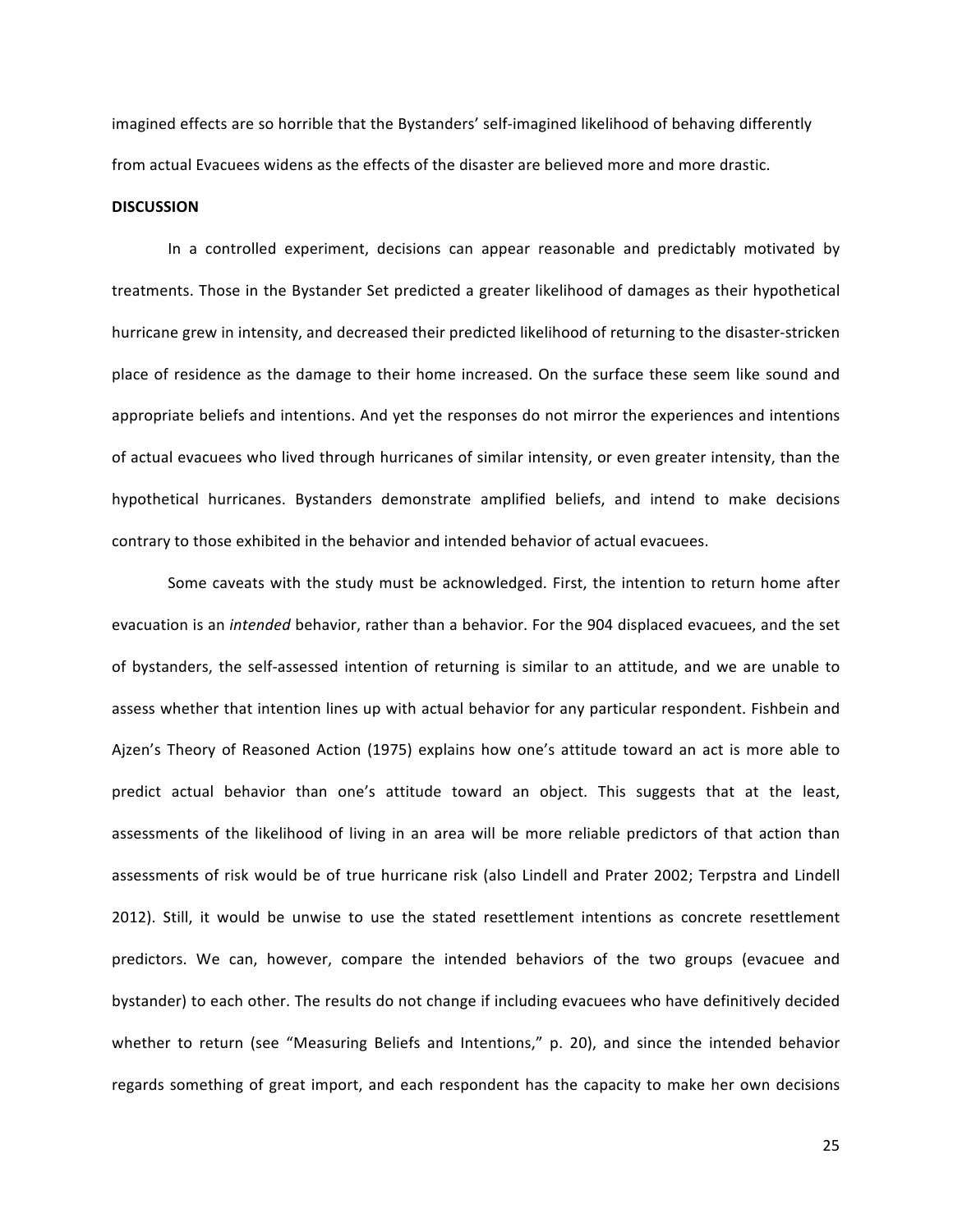regarding return, we have less cause to worry about the difference between evacuees' intentions versus behaviors than we might with other types of decisions (Morwitz 2001).

Second, the sample used here is a convenience sample made up of voluntary participants. Though we took steps to minimize non-responses (\$2.50 and entry in a lottery for \$5,000), participation was restricted to people who had internet access before the hurricanes. Yet the sample does represent a broad cross-section of people. Moreover, as substantive conclusions about damages and migration are of secondary importance, the sample of this study does not need to be generalizable to the entire US or world populations. Even if these samples are only representative of Gulf Coast residents, we can generalize about beliefs and intentions based on hypothetical versus experienced events.

Third, the political disruption caused by disasters is not an everyday situation, and Hurricane Katrina was not an everyday disaster. But the disaster context is not atypical. The requirement is not to exactly simulate real-life situations, but rather 'to see whether change in the independent variable (by whatever means) produces change in the dependent variable' (Mutz 2011, p. 93). My design is thus useful in that it manipulates independent variables (disaster intensity) and takes advantage of natural variation (disaster experience) to gauge subsequent change in the dependent variables of interest.

Additionally, these models do not explicitly estimate attention to media coverage. A selfreported measure on the attention the respondent paid to events surrounding Hurricane Katrina was included in unreported regressions, and coefficients, signs, and significance of the variables above did not change with their inclusion. The media measure itself behaved as expected. The choice to exclude a self-reported 'attention to media' measure in the final analysis comes from a history of scholarship on the difficulties of reliably measuring the concept (Mutz 1994; Prior 2013; Goldman, Mutz, and Dilliplane 2013; Dilliplane, Goldman, and Mutz 2013), and the desire to avoid muddying our understanding of the relationships analyzed.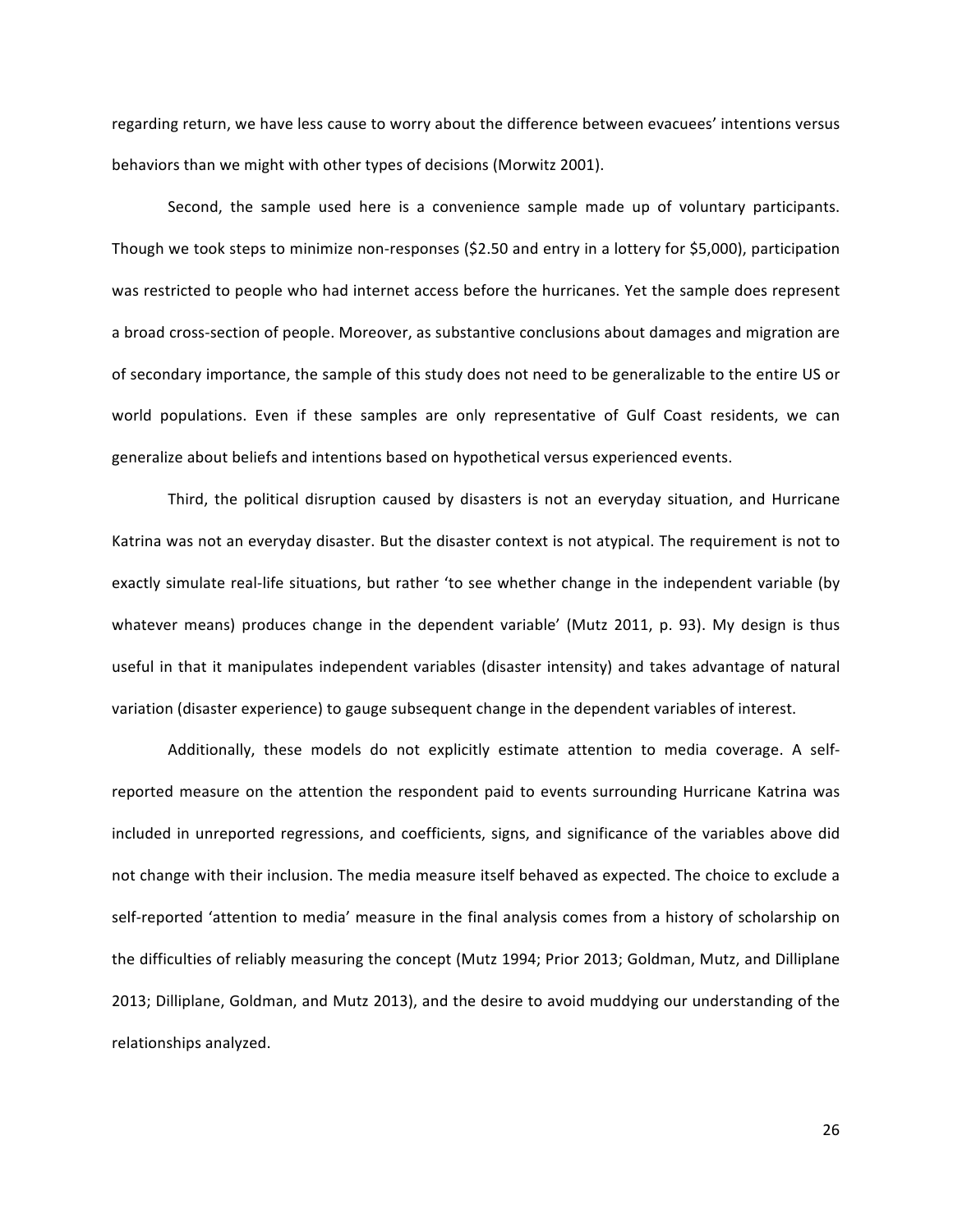Lastly, it is possible that Bystanders were not actually thinking of Katrina/Rita when completing their surveys. We do know that respondents were primed with preliminary questions regarding their knowledge of, concern for, and attention to events surrounding Hurricane Katrina, so we have reason to believe it was not far from their minds. Even if thinking of something else, this should not detract from the results presented here. We *expect* people to continually update their beliefs based on new experiences and perceptions (Druckman and Lupia 2000). Without making claims about the underlying psychological state of bystanders, we can still make conclusions about how they react to the stimulus.

#### **CONCLUSION**

This paper has probed an important question about beliefs and intentions. Do observers of lowprobability, high-consequence events have systematically different beliefs and intentions from those who experience that event first-hand? On this question, the findings are clear. Bystanders and evacuees exhibit systematically different trends in actual v. predicted damages, and in post-disaster intentions. What appears to make sense to those who have only had the opportunity to *observe* an event is in fact representing an exaggeration of beliefs, in the case of damages, and the reversal of important decisions, in the case of where to live, compared to actual experiences and intentions of those who *experience* the event. This work offers a unique opportunity to compare simulated stimuli with the effects of real-world disruptions. The distinction is important for a few key reasons.

First, we learn that it is only in comparing the Bystanders to the Evacuees that we see the magnitude of Bystander amplification. Sans the ability to compare hypothetical-disaster responses to real-disaster responses, we would run the risk of drawing inferences about beliefs and intentions that only represented the Bystanders' perspective. More importantly, considering many researchers are also bystanders of critical events, rather than survivors or evacuees, we would risk inferring that the amplifications were smaller, or in the same direction, as evacuee responses, even if they were not.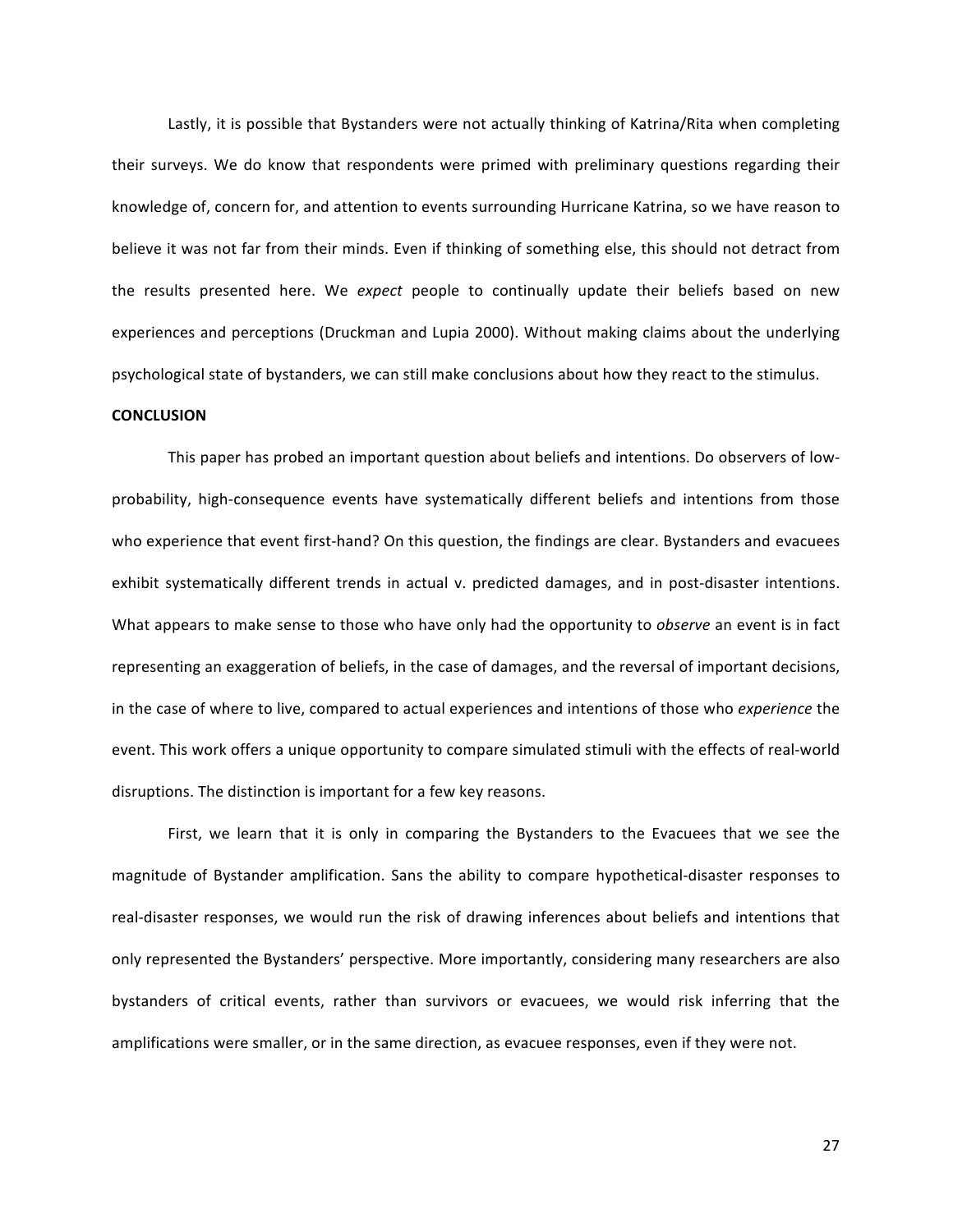The second reason is relevant to policy. Results find an opposite intended movement of Bystanders, as opposed to Evacuees, based on damages. As hypothetical damages rise for Bystanders, they imagine themselves unwilling to live in the hurricane-prone area. As real damages increase for Evacuees, they are *more* resolved to return home. It could be that the 'rational' or 'desirable' response from a policy standpoint is to move citizens out of disaster-heavy areas, away from places susceptible to catastrophic events. If so, those in the Bystander group have been able to distance themselves from the emotional context of the events of Katrina and Rita and clearly calculate the necessity of moving away. In that case, Evacuees' judgment is clouded by their experience, and their personal attachment to their home areas, so that they cannot make the appropriate decision to leave. Comparing Bystanders to Evacuees in a sample then becomes important precisely because of the difference the *lack* of experience elicits.

The implication is that hypothetical situations in surveys can artificially cue rationality; people will apply risk assessments, costs/benefits, and rational behavior. But when one personally lives through a catastrophic event, even a year afterward different cues appear to be operating. Based on strictly experimental results, we might artificially conclude that respondents are rational because of their response to hypothetical cues, when real cues in ordinary life elicit different responses.

Finally, the difference is notable because in general we expect hypothetical catastrophes in surveys to be moderations of reality, rather than amplifications. To a respondent sitting at a computer, a survey is unlikely to truly simulate a catastrophic experience. Yet the repeated distinction evidenced between Bystanders and Evacuees, across hypothetical damage groups and Evacuee groups, suggests a strong amplifying force counteracting potential moderating effects of the survey instrument. Media reports tend to build stories around visual and visceral examples of damage and disaster. The general public sometimes forgets that the media is not mitigating the actual pain associated with such examples, and that the examples may not be representative of the typical person's experience with the event.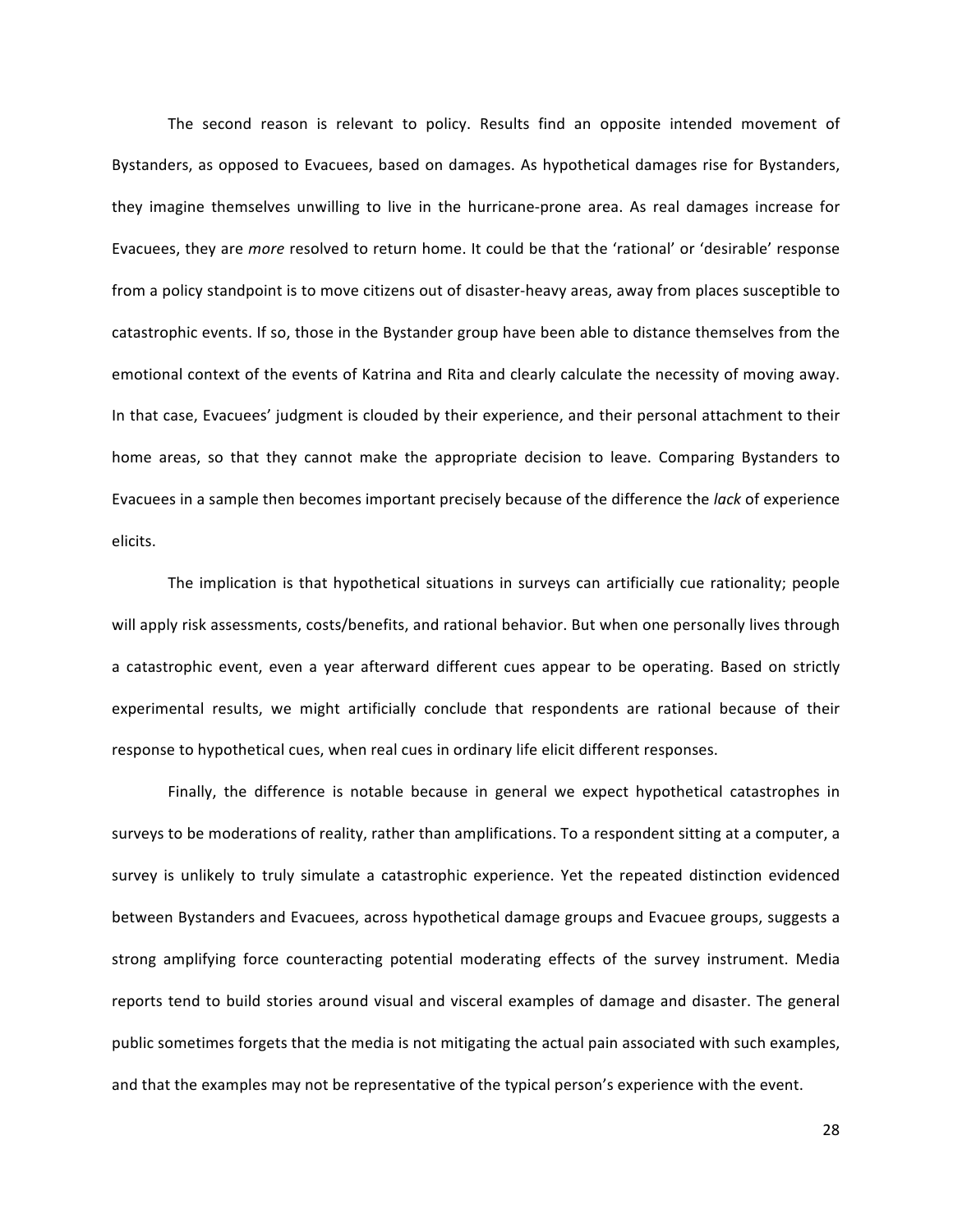#### References

- Arceneaux, K. and Stein, R. M. (2006). Who is held responsible when disaster strikes? The attribution of responsibility for a natural disaster in an urban election. *Journal of Urban Affairs* 28 (1), 43-53.
- Atkeson, L. R. and Maestas, C. D. (2012). *Catastrophe Politics: How Extraordinary Events Redefine Public Perceptions of Government.* Cambridge, UK: Cambridge University Press.
- Baker, J., Shaw, W. D., Riddel, M., and Woodward, R. T. (2009). Changes in subjective risks of hurricanes as time passes: analysis of a sample of Katrina evacuees. *Journal of Risk Research* 12 (1), 59-74.
- Barabas, J., & Jerit, J. (2009). Estimating the Causal Effects of Media Coverage on Policy-Specific Knowledge. *American Journal of Political Science*, *53*(1), 73-89.
- Barabas, J. and Jerit, J. (2010). Are Survey Experiments Externally Valid? American Political Science *Review* 104 (2), 226-242.
- Beaudoin, C. E. (2007). Media Effects on Public Safety Following a Natural Disaster: Testing Lagged Dependent Variable Models. *Journalism & Mass Communication Quarterly* 84 (4), 695-712.
- Birkland, T. A., Burby, R. J., Conrad, D., Cortner, H., & Michener, W. K. (2003). River ecology and flood hazard mitigation. *Natural Hazards Review*, 4(1), 46-54.
- Bourque, Linda B., Judith M. Siegel and Kimberley I. Shoaf. 2002. 'Psychological Distress Following Urban Earthquakes in California.' Prehospital and Disaster Medicine 17 (2): 81-90.
- Bracht, G. H., & Glass, G. V. (1968). The external validity of experiments. American educational research *journal*, 437-474.
- Brodie, M., Weltzien, E., Altman, D., Blendon, R. J., and Benson, J. M. (2006). Experiences of Hurricane Katrina Evacuees in Houston Shelters: Implications for Future Planning. American Journal of *Public Health* 96 (5), 1402-1408.
- Camerer, C. F., & Kunreuther, H. (1989). Decision processes for low probability events: Policy implications. Journal of Policy Analysis and Management, 8(4), 565-592.
- Chong, D. and Druckman, J. N. (2010). Dynamic Public Opinion: Communication Effects over Time. *American Political Science Review* 104 (4), 665-680.
- Comfort, L. K., Birkland, T. A., Cigler, B. A., & Nance, E. (2010). Retrospectives and prospectives on Hurricane Katrina: Five years and counting. *Public Administration Review, 70*(5), 669-678.
- Dilliplane, S., Goldman, S. K., & Mutz, D. C. (2013). Televised exposure to politics: New measures for a fragmented media environment. American Journal of Political Science, 57(1), 236-248.
- Druckman, J. N., Green, D. P., Kuklinski, J. H., and Lupia, A. (2006). The Growth and Development of Experimental Research in Political Science. *American Political Science Review* 100 (4), 627-635.
- Druckman, J. N. and Leeper, T. J. (2012). Learning More from Political Communication Experiments: Pretreatment and Its Effects. American Journal of Political Science 56 (4), 875-896.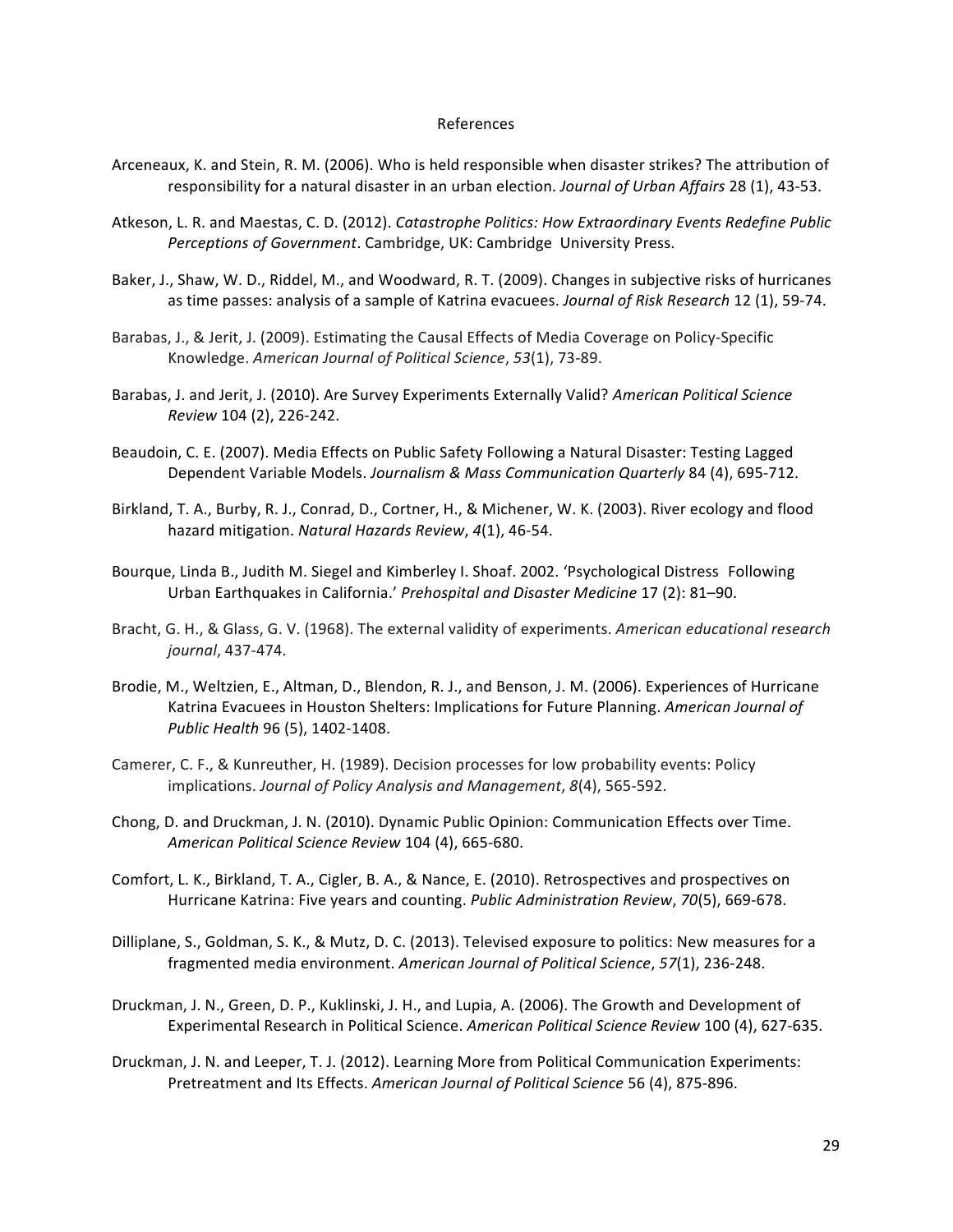Druckman, J. N., & Lupia, A. (2000). Preference formation. Annual Review of Political Science, 3(1), 1-24.

- Druckman, J. N., & McDermott, R. (2008). Emotion and the framing of risky choice. *Political Behavior*, *30*(3), 297-321.
- Eckel, C. C., El-Gamal, M. A., and Wilson, R. K. (2009). Risk loving after the storm: A Bayesian-Network study of Hurricane Katrina evacuees. Journal of Economic Behavior & Organization 69, 110-124.
- Federal Emergency Management Agency. 2005. 'Hurricane Katrina Response And Recovery Update.' September 4. http://www.fema.gov/news-release/2005/09/04/hurricane-katrina-response-andrecovery-update.
- Finucane, M. L., Slovic, P., Mertz, C. K., Flynn, J., & Satterfield, T. A. (2000). Gender, race, and perceived risk: The'white male'effect. *Health, risk & society, 2*(2), 159-172.
- Flynn, J., Slovic, P., & Mertz, C. K. (1994). Gender, race, and perception of environmental health risks. *Risk analysis*, *14*(6), 1101-1108.
- Frewer, L. J., Miles, S., & Marsh, R. (2002). The media and genetically modified foods: evidence in support of social amplification of risk. *Risk analysis*, 22(4), 701-711.
- Fussell, E., Sastry, N., & VanLandingham, M. (2010). Race, socioeconomic status, and return migration to New Orleans after Hurricane Katrina. *Population and environment*, 31(1-3), 20-42.
- Gaines, B. J., Kuklinski, J. H., and Quirk, P. J. (2007). The Logic of the Survey Experiment Reexamined. *Political Analysis* 15, 1-20.
- Galea, S., Nandi, A., Stuber, J., Gold, J., Acierno, R., Best, C. L., ... & Resnick, H. (2005). Participant reactions to survey research in the general population after terrorist attacks. *Journal of traumatic stress*, *18*(5), 461-465.
- Gallup. 2005. 'Gallup/CNN/USA Today Poll # 2005-42: Hurricane Katrina and New Orleans/Race.' The *Roper Center for Public Opinion Research*. Accessed 27 June 2012, <http://webapps.ropercenter.uconn.edu.libezproxy.tamu.edu:2048/CFIDE/cf/action/ipoll/Abstr act.cfm?keyword=hurricane+Katrina&keywordOptions=4&exclude=&excludeOptions=1&topic= Any&organization=Gallup&fromDate=09%2F01%2F2005&toDate=09%2F15%2F2005&sortBy=AS C&studyId=&label=&start=summary&ArchNo=USAIPOCNUS2005- 42&label=&abstract.x=25&abstract.y=9>.
- Gigerenzer, G. (2006). Out of the frying pan into the fire: Behavioral reactions to terrorist attacks. *Risk analysis*, *26*(2), 347-351.
- Glaeser, E. L. (2005). 'Should the Government Just Rebuild New Orleans, or Just Give the Residents Checks?,' The Economist's Voice, 2: 4, 1-6.
- Goldman, S. K., Mutz, D. C., & Dilliplane, S. (2013). All virtue is relative: A response to Prior. *Political Communication*, *30*(4), 635-653.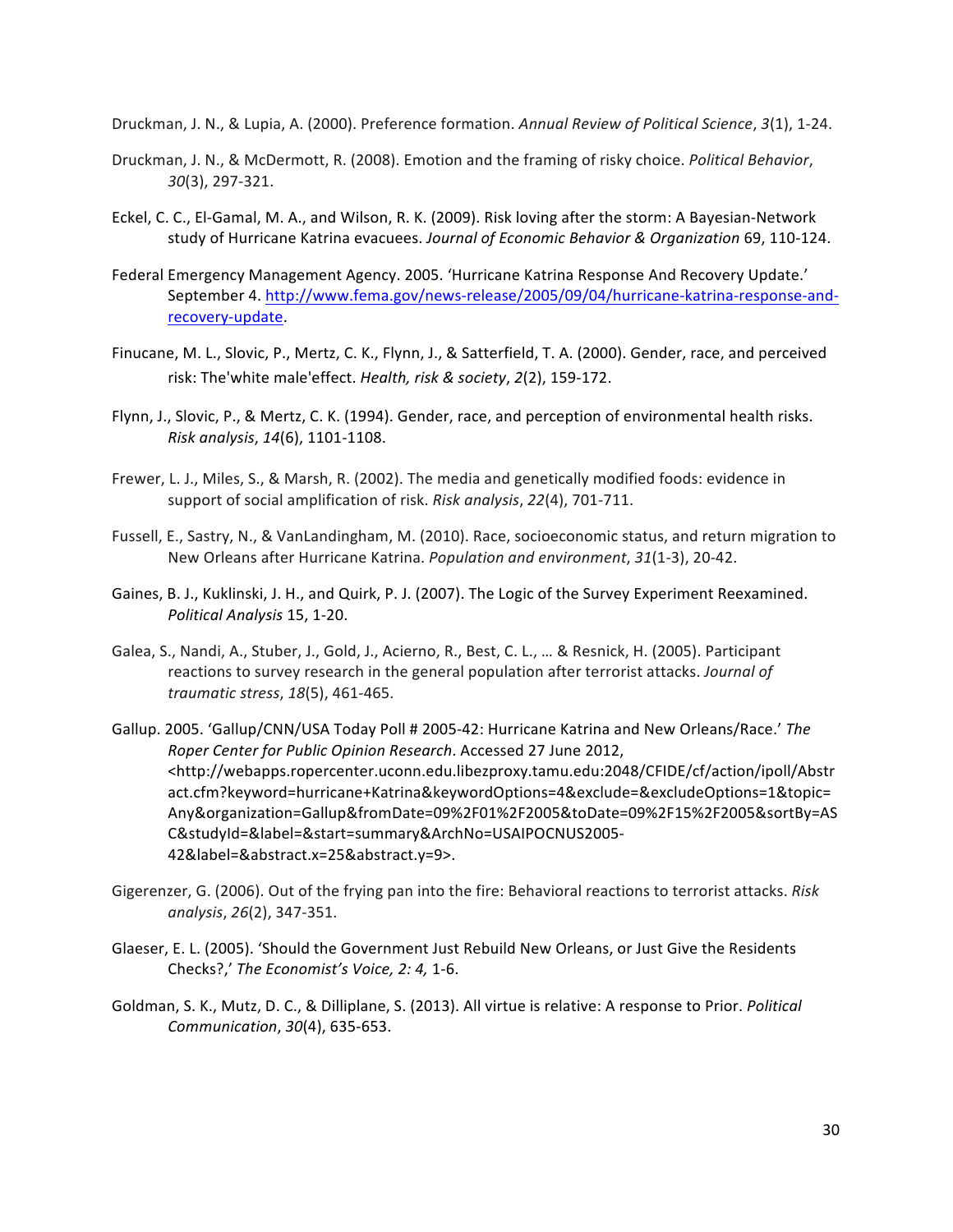- Gore, M. L., Siemer, W. F., Shanahan, J. E., Schuefele, D., & Decker, D. J. (2005). Effects on risk perception of media coverage of a black bear-related human fatality. Wildlife Society Bulletin, *33*(2), 507-516.
- Grievink, L., van der Velden, P. G., Yzermans, C. J., Roorda, J., and Stellato, R. K. (2006). The Importance of Estimating Selection Bias on Prevalence Estimates Shortly After a Disaster. Annals of *Epidemiology* 16 (10), 782-788.
- Groen, J. A., & Polivka, A. E. (2008). Hurricane Katrina evacuees: Who they are, where they are, and how they are faring. Monthly Lab. Rev., 131, 32.
- Grothmann, T., & Reusswig, F. (2006). People at risk of flooding: why some residents take precautionary action while others do not. *Natural hazards*, 38(1-2), 101-120.
- Helliwell, J. F. (1997). National borders, trade and migration. *Pacific Economic Review*, 2(3), 165-185.
- Hussain, A., Weisaeth, L., and Heir, T. (2009). Nonresponse to a Population-Based Postdisaster Postal Questionnaire Study. *Journal of Traumatic Stress* 22 (4), 324–328.
- Izard, R. S., and Perkins, J. (2011). In the Wake of Disaster: Lessons Learned. In Izard, R. S., and Perkins, J., (eds.), Lessons from Ground Zero: Media Response to Terror (pp. 1-14). New Brunswick, NJ: Transaction Publishers.
- Jenkins, J. L., Hsu, E. B., Sauer, L.M., Hsleh, Y. H., and Kirsch, T. D. (2009). Prevalence of Unmet Health Care Needs and Description of Health Care-seeking Behavior Among Displaced People After the 2007 California Wildfires. *Disaster Medicine and Public Health Preparedness* 3 (1), 24-28.
- Jha, S., and Izard, R. S. (2011). 'Sources: No Time for the Rolodex.' In Izard, R. S., and Perkins, J., (eds.), Lessons from Ground Zero: Media Response to Terror (pp. 79-84). New Brunswick, NJ: Transaction Publishers.
- Joyce, Christopher. *National Public Radio*, 18 November 2013. 'How and Where Should We Rebuild After Natural Disasters?' http://www.npr.org/2013/11/18/245949244/how-and-where-should-werebuild-after-natural-disasters.
- Kasperson, R. E., & Kasperson, J. X. (1996). The social amplification and attenuation of risk. The Annals of the American Academy of Political and Social Science, 95-105.
- Kessler, R. C., et al. (2007). Methodological Issues in Post-disaster Mental Health. Paper presented at the Conference on Health Survey Research Methods, March 2007, Peachtree City, p.33-44.
- Kohut, A., Allen, J. T., and Keeter, S. (2005). What Was and Wasn't on the Public's Mind And How Opinions Changed During 2005. Pew Research Center.
- Kurth, M. M., and Burckel, D. V. (2006). The Rita Report: A summary of the social and economic impact and recovery of Southwest Louisiana one year after Hurricane Rita. A report commissioned by the Louisiana Recovery Authority. Accessed: 12 July 2013. *www.nola.com/katrina/pdf/091806\_lra\_ritareport.pdf*.
- Landry, C. E., Bin, O., Hindsley, P., Whitehead, J. C., & Wilson, K. (2007). Going home: Evacuationmigration decisions of Hurricane Katrina survivors. Southern Economic Journal, 326-343.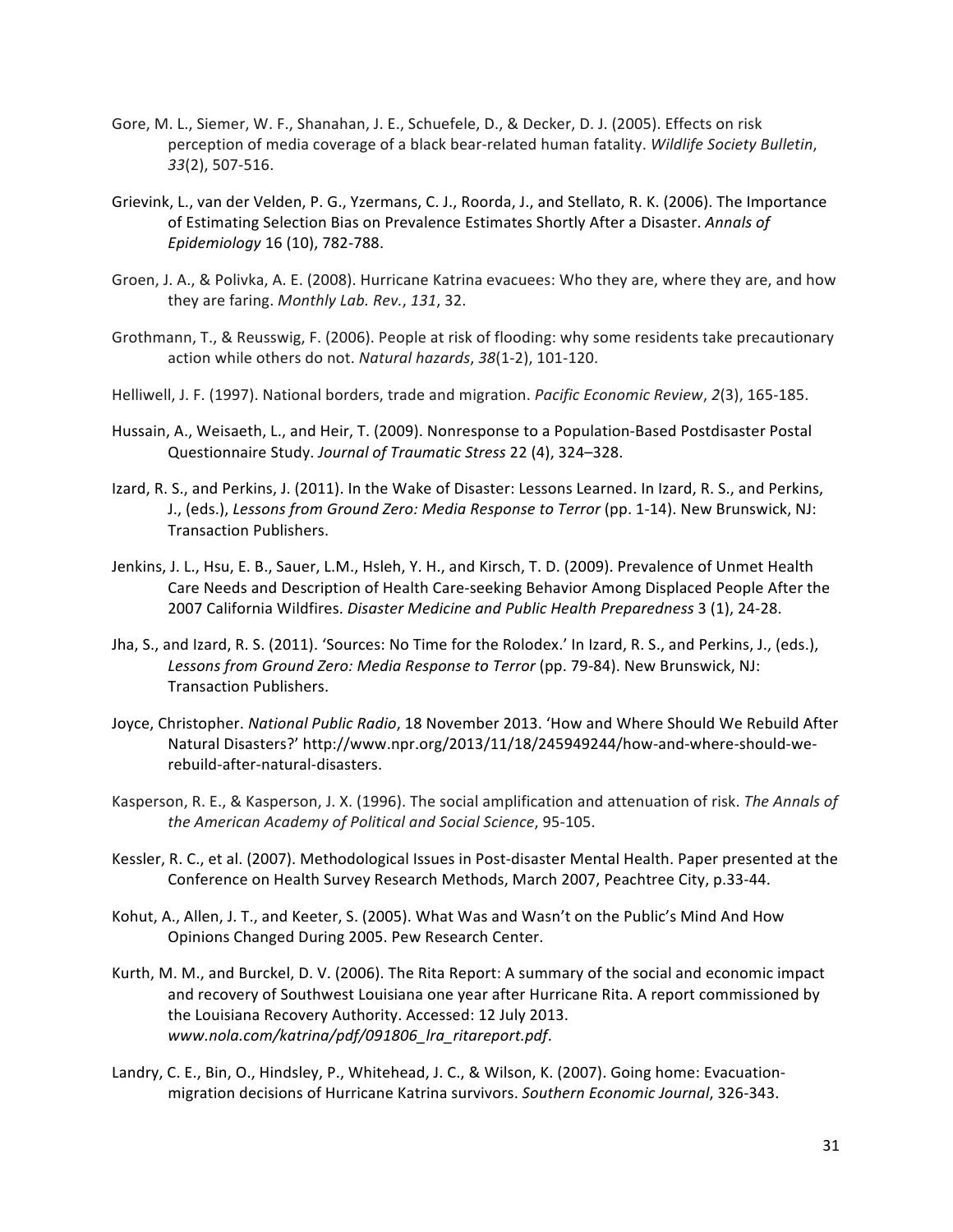- Leschine, T. M. (2002). Oil spills and the social amplification and attenuation of risk. *Spill Science & Technology Bulletin*, *7*(1), 63-73.
- Lewer, J. J., & Van den Berg, H. (2008). A gravity model of immigration. *Economics letters*, 99(1), 164-167.
- Lindell, M. K., Lu, J. C., & Prater, C. S. (2005). Household decision making and evacuation in response to Hurricane Lili. *Natural Hazards Review*, 6(4), 171-179.
- Lindell, M. K., & Prater, C. S. (2002). Risk Area Residents' Perceptions and Adoption of Seismic Hazard Adjustments1. *Journal of Applied Social Psychology*, 32(11), 2377-2392.
- List, J. A. (2001). Do Explicit Warnings Eliminate the Hypothetical Bias in Elicitation Procedures? Evidence from Field Auctions for Sportscards. American Economic Review, 91 (5), 1498-1507.
- Lott, N., Smith, A., Houston, T., Shein, K., and Crouch, J. (2013). Billion Dollar U.S. Weather Disasters, 1980 - 2012. *National Oceanic and Atmospheric Administration*.
- Lupia, A., & Menning, J. O. (2009). When can politicians scare citizens into supporting bad policies?. *American Journal of Political Science*, *53*(1), 90-106.
- Lusk, J. L., and Fox, J. A. (2003). Value Elicitation in Retail and Laboratory Experiments. *Economics Letters* 79 (1), 27-34.
- May, P. J., & Birkland, T. A. (1994). Earthquake risk reduction: An examination of local regulatory efforts. *Environmental Management*, *18*(6), 923-937.
- Moore, W. H., & Shellman, S. M. (2007). Whither will they go? A global study of refugees' destinations, 1965–1995. *International Studies Quarterly*, *51*(4), 811-834.
- Mortensen, K., Wilson, R. K. and Ho, V. (2009). Physical and Mental Health Status of Hurricane Katrina Evacuees in Houston in 2005 and 2006. Journal of Health Care for the Poor and Underserved 20, 524-538.
- Morwitz, V. G. (2001). Methods for forecasting from intentions data. In *Principles of forecasting* (pp. 33-56). Springer US.
- Mutz, D. C. (1994). Contextualizing personal experience: The role of mass media. The Journal of Politics, *56*(03), 689-714.
- \_\_\_\_\_. (2011). *Population-Based Survey Experiments*. Princeton: Princeton University Press.
- National Oceanic and Atmospheric Administration. (2013). 'Saffir-Simpson Hurricane Wind Scale.' Accessed 27 June 2013: <http://www.nhc.noaa.gov/aboutsshws.php>.
- Newman, E., & Kaloupek, D. G. (2004). The risks and benefits of participating in trauma-focused research studies. Journal of traumatic stress, 17(5), 383-394.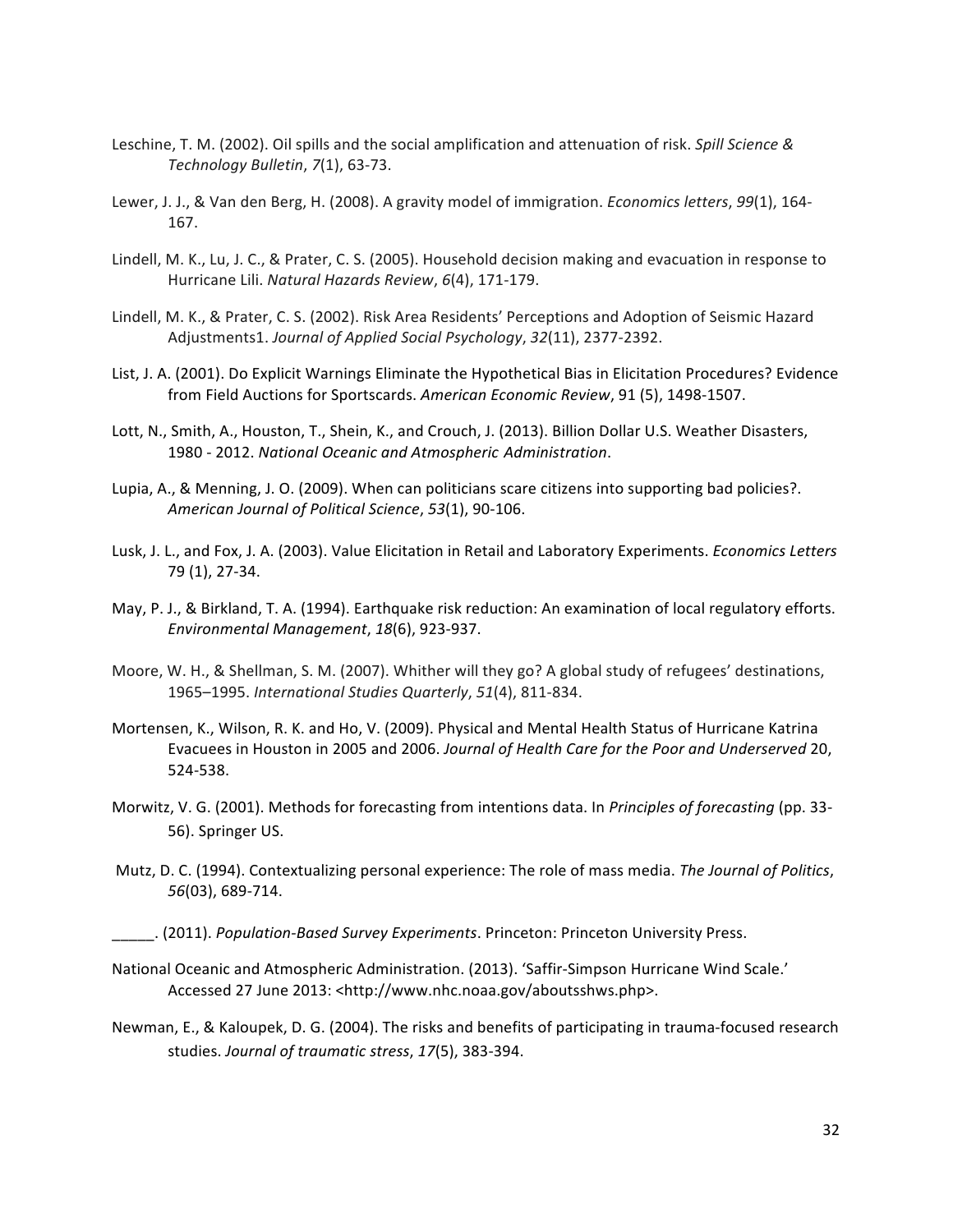- North, C. S., and Norris, F. H. (2006). Choosing Research Methods to Match Research Goals. In Norris, F. H., Galea, S., Friedman, M. J., and Watson, P., (eds.), Methods for Disaster Mental Health *Research* (pp. 45-61). New York, NY: Guilford Press.
- Nyhan, B., & Reifler, J. (2010). When corrections fail: The persistence of political misperceptions. *Political Behavior*, *32*(2), 303-330.
- Palmer, C. (2003). Risk perception: Another look at the'white male'effect. *Health, risk & society*, 5(1), 71-83.
- Paxson, Christina, and Cecilia Elena Rouse. "Returning to New Orleans after Hurricane Katrina." The *American economic review* 98, no. 2 (2008): 38.
- Perry, R. W. (1983). Population evacuation in volcanic eruptions, floods, and nuclear power plant accidents: Some elementary comparisons. *Journal of Community Psychology*, 11(1), 36-47.
- \_\_\_\_\_. (2006). What Is a Disaster? In Rodriguez, H., Quarantelli, E.L., and Dynes, R. R., (eds.), *Handbook* of Disaster Research (pp. 1-15). New York, NY: Springer.
- Plane, D. A. (1984). Migration space: doubly constrained gravity model mapping of relative interstate separation. Annals of the Association of American Geographers, 74(2), 244-256.
- Plyer, A. D., Warren, D., & Bonaguro, J. (2007). FEATURE PAPER: Real-Time Data Dissemination in a Rapidly Changing Environment. SESSION 1: EMERGENCY PREPAREDNESS AND SURVEILLANCE, 3.
- Prior, M. (2013). The Challenge of Measuring Media Exposure: Reply to Dilliplane, Goldman, and Mutz. *Political Communication*, *30*(4), 620-634.
- *Public Broadcasting Service,* 20 September 2012. "I'm Carolyn Parker' in Context Rebuilding the Lower Ninth Ward.' http://www.pbs.org/pov/carolynparker/photo\_gallery\_background.php?photo=7#gallery-top.
- Quarantelli, E.L., Lagadec, P., and Boin, A. (2006). A Heuristic Approach to Future Disasters and Crises: New, Old and In-Between Types. In Rodriguez, H., Quarantelli, E.L., and Dynes, R. R., (eds.), *Handbook of Disaster Research* (pp. 16-41). New York, NY: Springer.
- Road Home Program (2012). 'Homeowner Assistance Program Policies.' Accessed 16 July 2013. http://www.road2la.org/Docs/Default/DefaultNewsUpdates/Homeowner%20Assistance%20Pro gram%20Policies\_09-06-2011.pdf
- Rodriguez, H., Quarantelli, E.L., and Dynes, R. R., (eds.), *Handbook of Disaster Research*. New York, NY: Springer.
- Rozario, Ken. The Wall Street Journal, 16 January 2010. 'Rising from the Ruins.' http://online.wsj.com/news/articles/SB10001424052748703657604575005211595984220.
- Schlenger, W. E., and Cohen Silver, R. (2006). Web-Based Methods in Disaster Research. In Norris, F. H., Galea, S., Friedman, M. J., and Watson, P., (eds.), Methods for Disaster Mental Health Research (pp. 129-140). New York, NY: Guilford Press.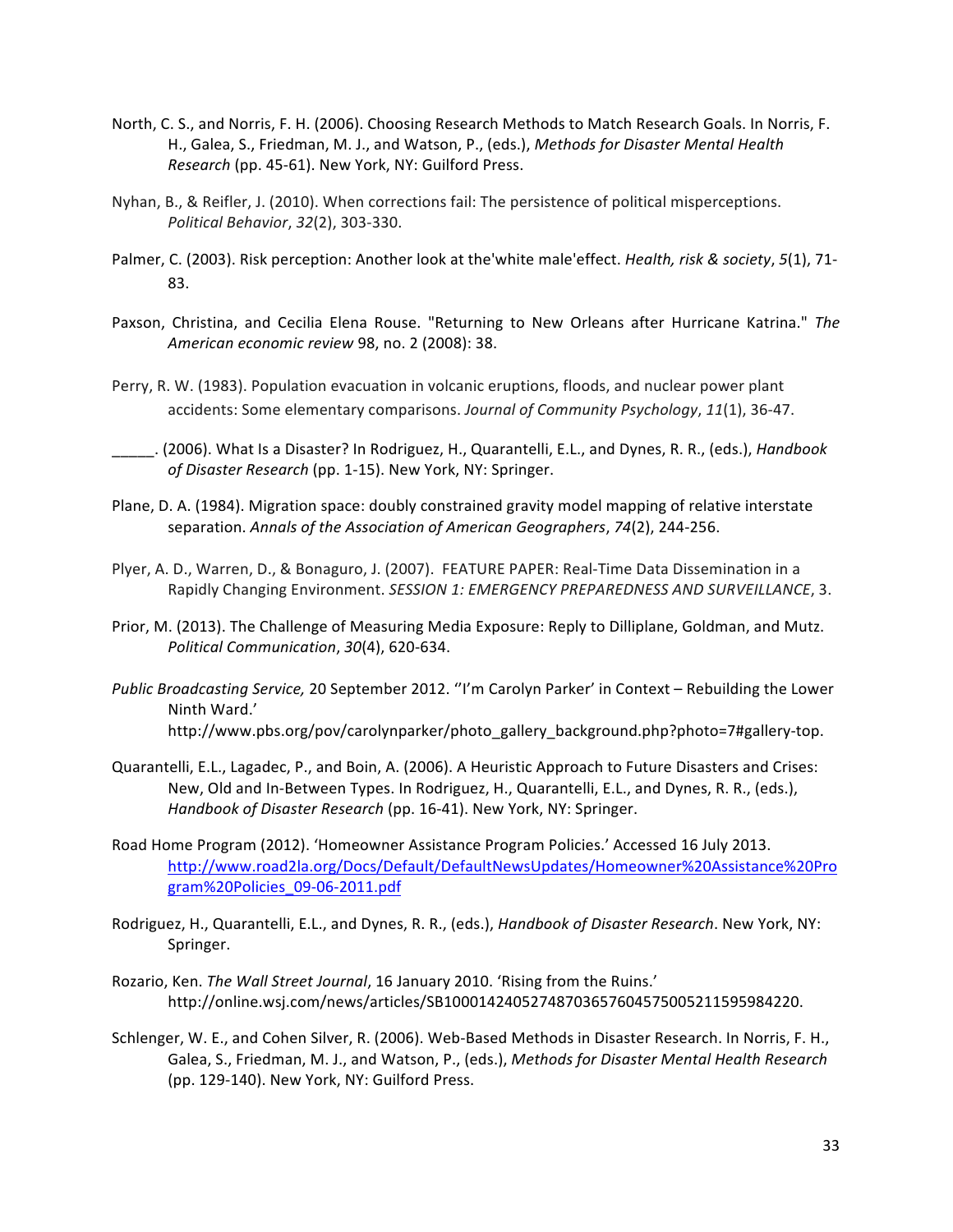- Smith, T. W. (2009). A revised review of methods to estimate the status of cases with unknown eligibility. Chicago: University of Chicago, National Opinion Research Center.
- Smith, V. K., Carbone, J. C., Pope, J. C., Hallstrom, D. G., & Darden, M. E. (2006). Adjusting to natural disasters. *Journal of Risk and Uncertainty*, *33*(1-2), 37-54.
- Sommers, S. R., Apfelbaum, E. P., Dukes, K. N., Toosi, N., and Wang, E. J. (2006). Race and Media Coverage of Hurricane Katrina: Analysis, Implications, and Future Research Questions. Analyses of Social Issues and Public Policy 6 (1), 39-55.
- Stata: Release 13. StataCorp LP, 2013.
- Stein, Robert M., Leonardo Duenas-Osorio, Birnur Buzcu-Guven, Devika Subramanian and David Kahle. 2011. 'How Risk Perceptions Influence Evacuations From Hurricanes.' James A. Baker III. Institute for Public Policy, Rice University.
- Terpstra, T., & Lindell, M. K. (2013). Citizens' Perceptions of Flood Hazard Adjustments An Application of the Protective Action Decision Model. *Environment and Behavior*, 45(8), 993-1018.
- United States Census Bureau. 2011. Census Bureau Releases First Detailed Data on Katrina Damage to New Orleans Area Housing. Accessed 16 July 2013. <http://www.census.gov/newsroom/releases/archives/housing/cb11-28.html>
- United States Department of Housing and Urban Development's Office of Policy Development and Research. 2006. 'Current Housing Unit Damage Estimates: Katrina, Rita, and Wilma.' Accessed 16 July 2013. <http://www.huduser.org/publications/pdf/GulfCoast\_Hsngdmgest.pdf>
- Versporten, A. P. R., De Soir, E., Zech, E., & Van Oyen, H. (2009). A longitudinal study on the Ghislenghien disaster in Belgium: strengths and weaknesses of the study design and influence on response rate. Archives of Public Health, 67(3), 116.
- Wahlberg, A. A., & Sjoberg, L. (2000). Risk perception and the media. *Journal of risk research*, 3(1), 31-50.
- Warin, T., & Svaton, P. (2008). European Migration: Welfare Migration or Economic Migration?. *Global Economy Journal, 8(3).*
- Whitt, S. and Wilson, R. K. (2007). Public Goods in the Field: Katrina Evacuees in Houston. Southern Economic Journal 74 (2), 377-387.
- Wu, H. C., Lindell, M. K., & Prater, C. S. (2012). Logistics of hurricane evacuation in Hurricanes Katrina and Rita. *Transportation research part F: traffic psychology and behaviour, 15(4), 445-461.*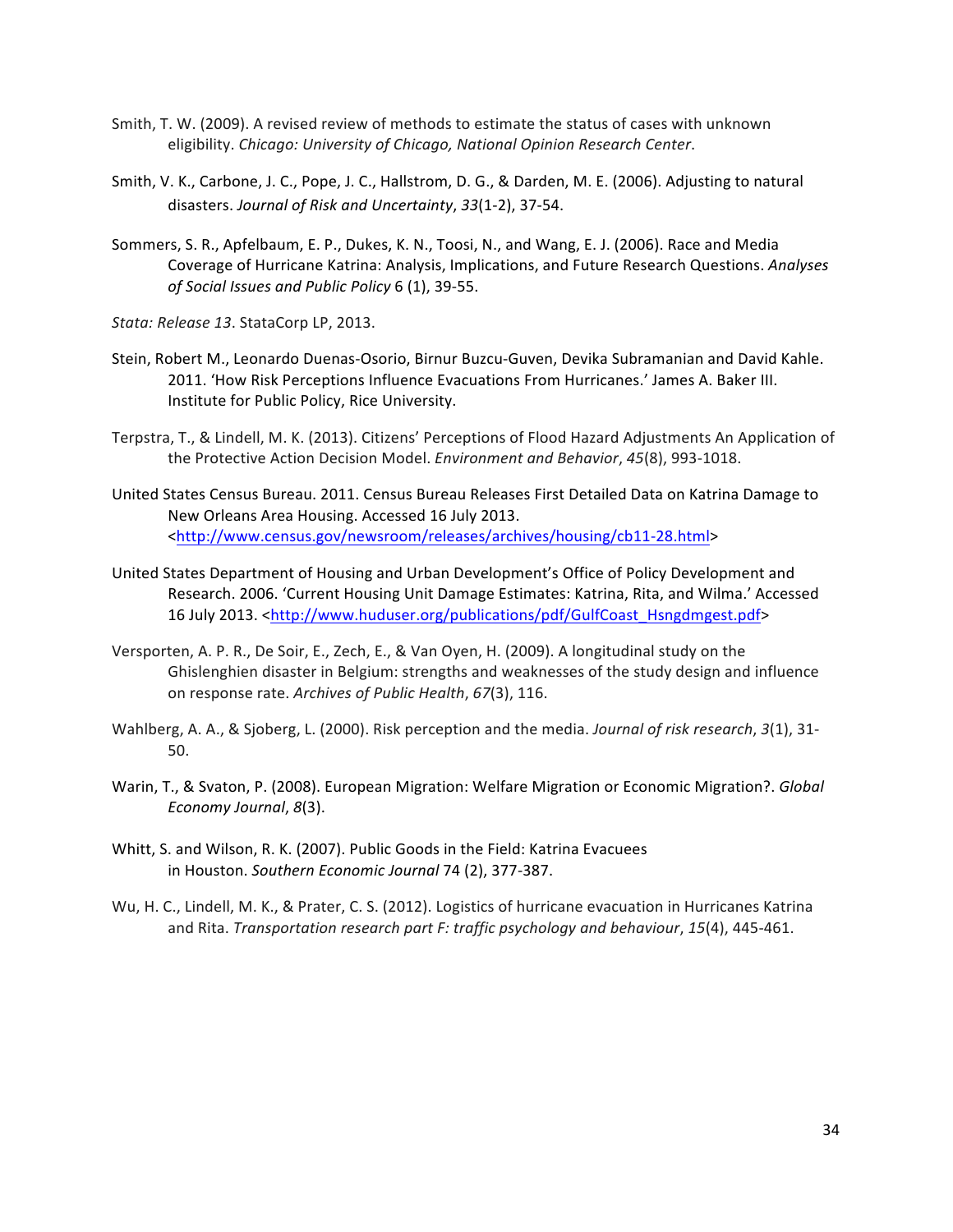| rapic r. Assignment or rreatments and Distribution or respondents           |                                 |        |                |               |                |        |  |  |
|-----------------------------------------------------------------------------|---------------------------------|--------|----------------|---------------|----------------|--------|--|--|
| Panel A. Distribution of Survey Experiment Group (Non-Evacuee 'Bystanders') |                                 |        |                |               |                |        |  |  |
| Hurricane Probability of                                                    | Hurricane Category of Intensity |        |                |               |                |        |  |  |
| Landfall                                                                    | $\overline{1}$                  | $\%$   | $\overline{3}$ | $\frac{0}{0}$ | $\overline{5}$ | $\%$   |  |  |
| 20%                                                                         | 510                             | (0.08) | 512            | (0.08)        | 508            | (0.08) |  |  |
| 50%                                                                         | 485                             | (0.08) | 546            | (0.09)        | 555            | (0.09) |  |  |
| 80%                                                                         | 549                             | (0.09) | 494            | (0.08)        | 491            | (0.08) |  |  |
|                                                                             | 1544                            | (0.25) | 1552           | (0.25)        | 1554           | (0.25) |  |  |
|                                                                             |                                 |        |                |               |                |        |  |  |
| Panel B. Distribution of Natural Experiment Group (Evacuees)                |                                 |        |                |               |                |        |  |  |
|                                                                             | Gave Answers                    |        |                |               |                |        |  |  |
| Regarding:                                                                  |                                 |        |                |               |                |        |  |  |
|                                                                             | Katrina                         | Rita   | $\%$           |               |                |        |  |  |
| <b>Experienced Katrina only</b>                                             | 582                             |        | (0.09)         |               |                |        |  |  |
| Experienced Rita only                                                       |                                 | 683    | (0.11)         |               |                |        |  |  |
| <b>Experienced Katrina and</b>                                              |                                 |        |                |               |                | Grand  |  |  |
| Rita                                                                        |                                 | 311    | (0.05)         |               |                | Total  |  |  |
| Total                                                                       | 582                             | 994    | (0.25)         |               |                | 6226   |  |  |

**Table 1. Assignment of Treatments and Distribution of Respondents**

*Notes: Grand Total is sum of all column totals. Cell values are the number of respondents from the survey study who fall into each category (values in parentheses give the proportion of the whole sample represented by each cell total).*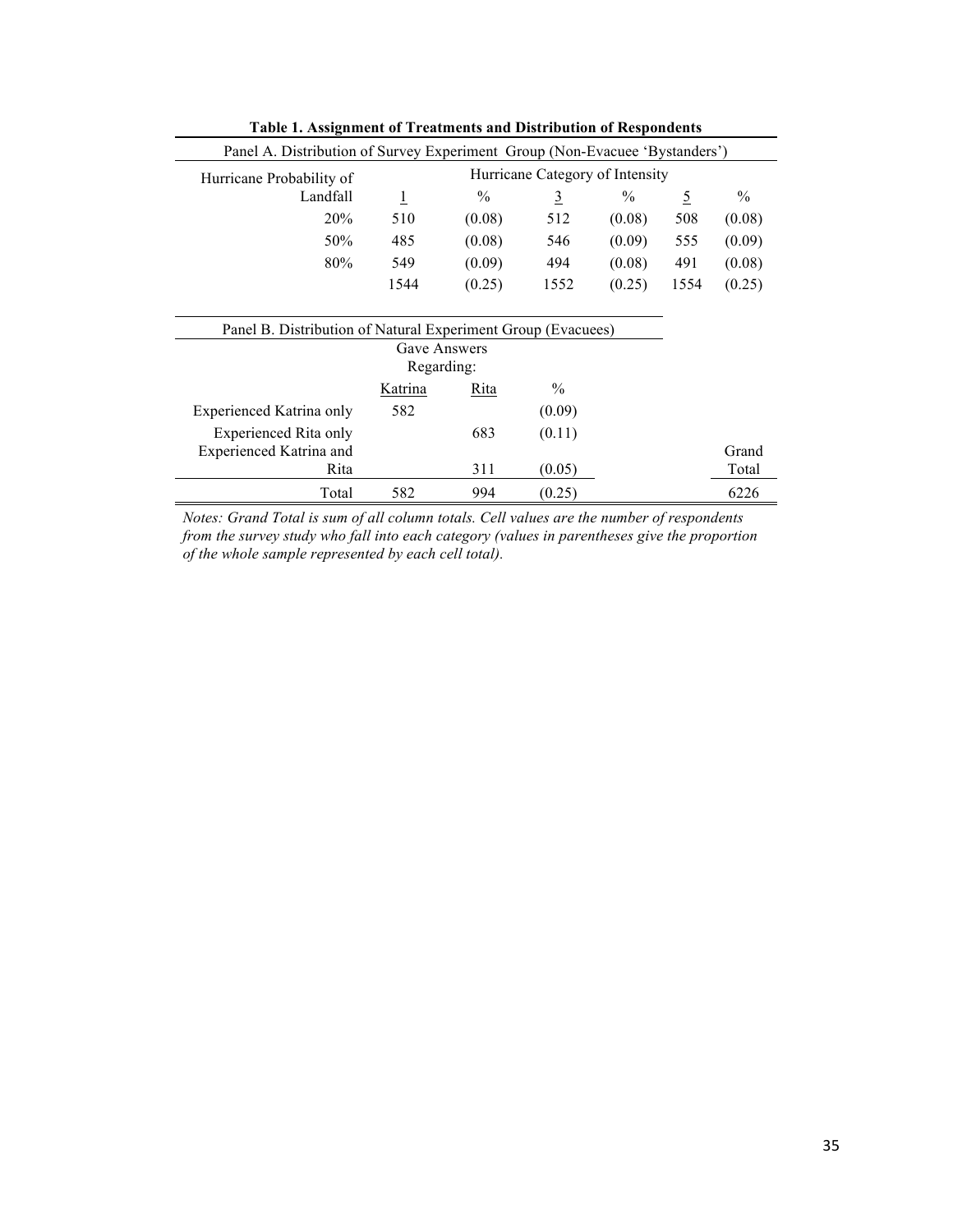| Table 2. Major 2004-2005 Hurricane Damages Compared to Hurricane Katrina |                         |                             |  |  |  |  |
|--------------------------------------------------------------------------|-------------------------|-----------------------------|--|--|--|--|
| Hurricane (Year)                                                         | <b>Monetary Damages</b> | Fraction of Katrina Damages |  |  |  |  |
| Charley $(2004)$                                                         | \$15 billion            | 12%                         |  |  |  |  |
| Frances (2004)                                                           | \$9 billion             | $7.2\%$                     |  |  |  |  |
| Ivan $(2004)$                                                            | \$14 billion            | 11.2%                       |  |  |  |  |
| Jeanne $(2004)$                                                          | \$7 billion             | $5.6\%$                     |  |  |  |  |
| Dennis (2004)                                                            | \$2 billion             | $1.6\%$                     |  |  |  |  |
| Katrina (2005)                                                           | \$125 billion           | $100\%$                     |  |  |  |  |
| Rita (2005)                                                              | \$16 billion            | 12.8%                       |  |  |  |  |
| Wilma (2005)                                                             | \$16 billion            | 12.8%                       |  |  |  |  |

*Source: Compiled by the author from Lott et al 2012; Numbers in 2012 US\$*